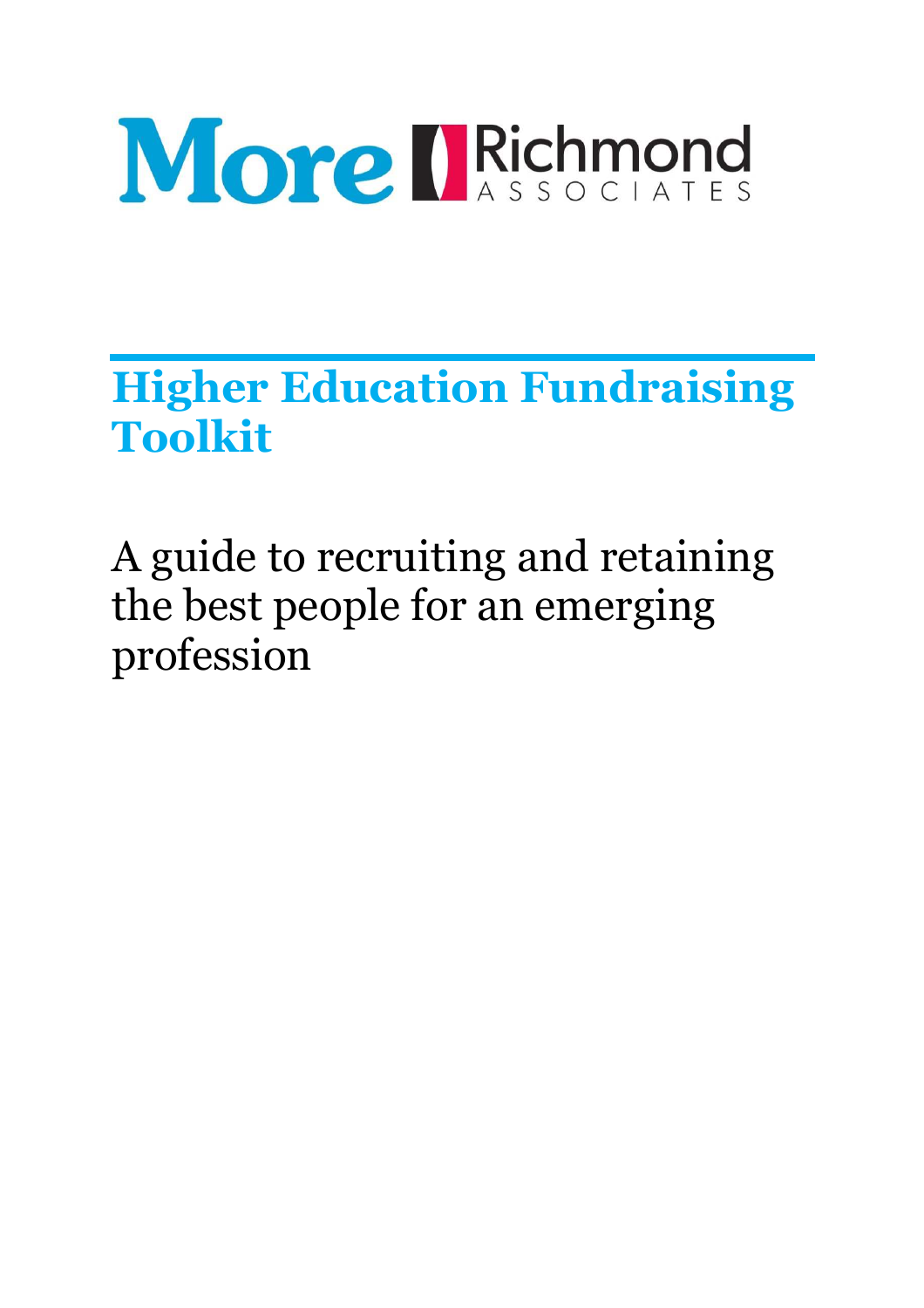## **Contents**

| <b>Recruitment Guide</b>                        | 3  |
|-------------------------------------------------|----|
| Recruiting a fundraiser for a critical position | 5  |
| The brief                                       | 5  |
| Recruitment                                     | 8  |
| Selection                                       | 8  |
| Interview                                       | 9  |
| Offer stage                                     | 9  |
| Conclusion                                      | 10 |
| <b>Assessment Sheet</b>                         | 11 |
| Overview of HE Fundraising Competencies         | 12 |
| <b>Retention Guide</b>                          | 13 |
| Employee retention strategies                   | 13 |
| Pay and benefits                                | 14 |
| Recognition                                     | 15 |
| Training and development                        | 15 |
| Career development                              | 16 |
| Flexibility in working arrangements             | 16 |
| Team climate                                    | 17 |
| Building a retention plan                       | 18 |
| Summary                                         | 18 |
| Induction passport                              | 19 |

<sup>2</sup> Higher Education Fundraising Toolkit: A guide to recruiting and retaining the best people for an emerging profession © More Partnership/Richmond Associates 2014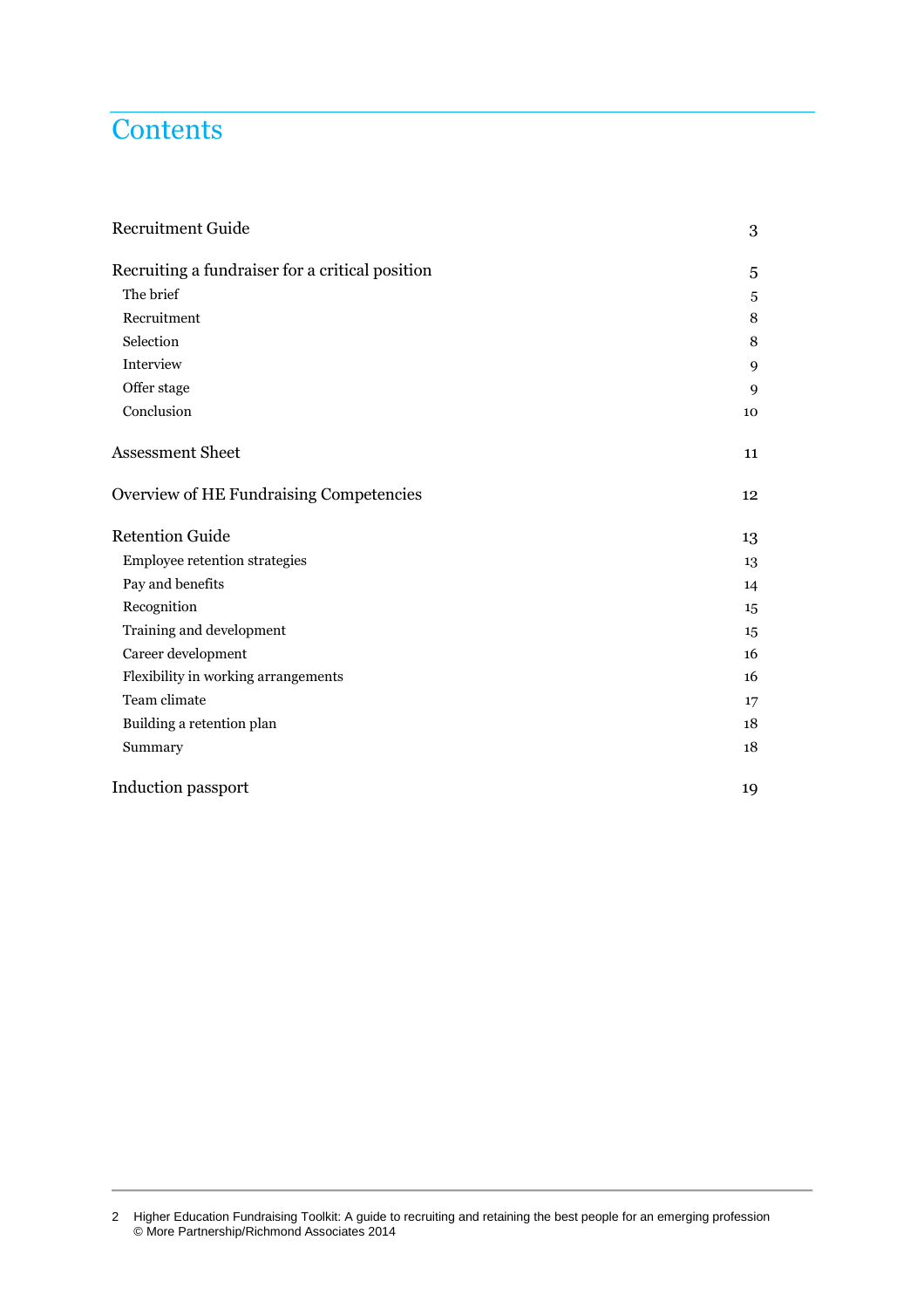# Recruitment Guide

- **1.** The development of fundraising as a career and profession in the UK is still in its infancy, yet the demand for effective fundraisers has increased sharply over the past 10 years. This need is set to grow further, with mainstream charities, arts and heritage organisations looking to diversify their funding sources and new initiatives developing in the health sector. In order to attract scarce talent, the test for the education sector is whether their recruitment strategies can differentiate the opportunity, attract eligible candidates, provide fair and efficient recruitment processes and select for suitability.
- **2.** Before embarking on a recruitment drive, the institution must be able to articulate clearly its long-term strategic plan and be committed to its delivery. They must also be clear about the contribution and role of the fundraising effort.
- **3.** An experienced fundraising professional knows that success in a new role depends heavily on the organisation's leadership team, the quality of their long-term planning, their interest and engagement in the fundraising effort and the personal chemistry of the relationship between the chief fundraiser and the vice-chancellor, director or principal.
- **4.** The clarity of the mission, the coherence of the long-term plan, clearly defined fundraising objectives and an understanding of senior volunteer contributions are essential to facilitate the creation of a relevant job description and realistic person specification, from which an appropriate recruitment strategy can be developed.
- **5.** The most appropriate recruitment strategy will depend on the university's reputation and profile, potential career opportunities, the remuneration package versus market rates and the degree to which the role is deemed critical to success. Universities that differentiate through their vision can often attract exceptional candidates that empathise with their work.
- **6.** Having decided on how the role should be positioned, the scope of the opportunity and remuneration on offer, the next decision is how it should be marketed to maximise a quality response, how that response should be dealt with and who should manage the process.
- **7.** Typically, for the less critical positions, larger organisations that have the capability will manage the process themselves, sourcing candidates by marketing through advertising for maximum response, occasionally looking to recruitment agencies for additional candidates. Again for less critical positions, small to medium-size organisations may look to recruitment agencies to advertise on their behalf, sift CV's and arrange interviews.
- **8.** For a position that is critical to the success of a fundraising initiative and where talent is scarce, use of a specialist recruitment consultancy should be considered. This is a consideration for larger organisations in particular, as the rigour of the recruitment process plays a large part in determining the success of the assignment. A specialist consultancy should bring in-depth knowledge of the sector and candidate market, assist in the development of job descriptions and

Higher Education Fundraising Toolkit: A guide to recruiting and retaining the best people for an emerging profession © More Partnership/Richmond Associates 2014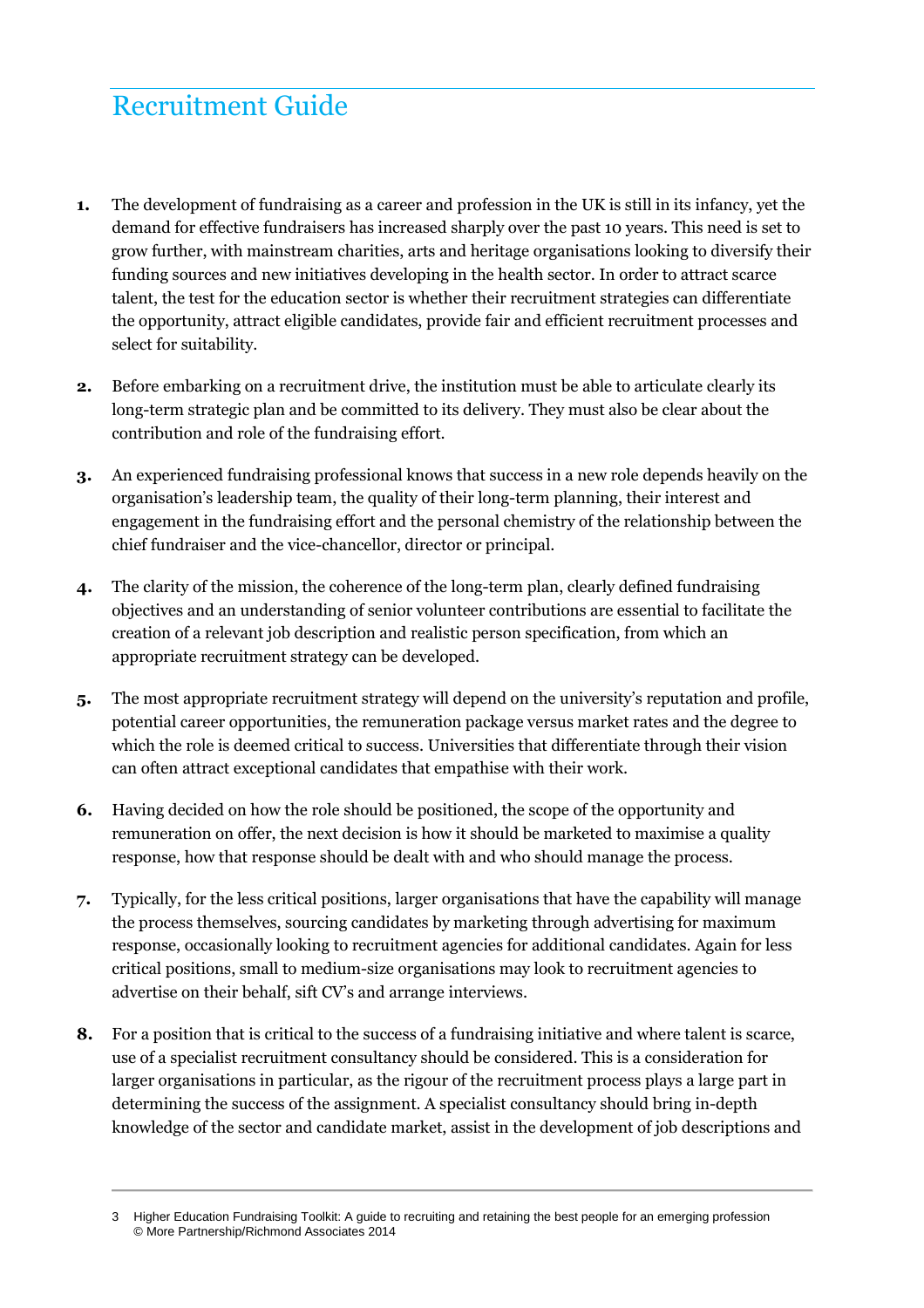person specifications, advise on advertising and candidate-sourcing, have access to a wide network of candidates and offer a seamless process, working closely with clients and candidates throughout.

**9.** A successful recruitment strategy must be approached in the same way as any successful marketing strategy, and should be as well planned. A strong commitment of resources by all involved to develop excellent lines of internal and external communication, predetermined guidelines for all participants, and established time and review parameters, brings an added value to the organisation through a cost-effective hiring and retention process. The better the recruitment and selection process, the more likely the successful candidate is to stay with the organisation for the longer term.

<sup>4</sup> Higher Education Fundraising Toolkit: A guide to recruiting and retaining the best people for an emerging profession © More Partnership/Richmond Associates 2014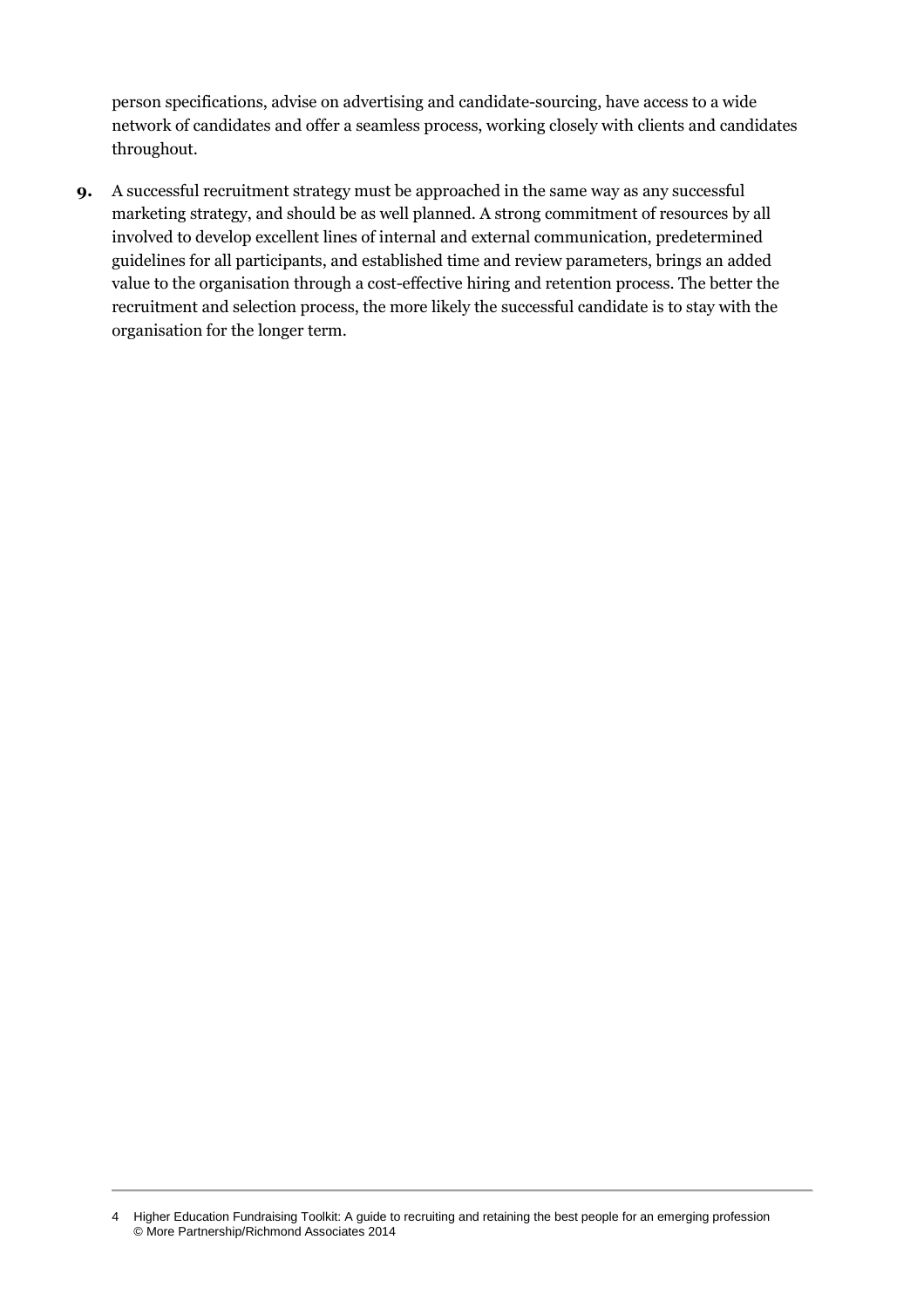# Recruiting a fundraiser for a critical position

**10.** Key points in the recruitment process:

## The brief

- **11.** As in any project the quality of the brief will have a strong bearing on the success of the recruitment process and the quality of the appointment made.
- **12.** Key points:
	- Decide who will be on the recruitment committee and ensure that those involved have a shared commitment and understanding of the fundraising goals;
	- Be realistic about recruitment timescales and that those involved will be available as required;
	- Gain full agreement on a realistic budget required for fundraising;
	- Create an organisation chart that reflects the importance placed on fundraising;
	- Offer an opportunity that has flexibility in terms of remuneration, additional benefits, working conditions and hours worked;
	- Describe the organisation's values and culture;
	- Be clear on who will lead the recruitment effort and what resources are available;
	- Prepare a full portfolio for candidates containing background information about the organisation, the job description, organisation structure, the role, critical success factors of the role, key responsibilities and person specification including competencies. This information pack should also contain clear guidelines on how to apply, the closing date and selection process.
- **13.** Of the above, the document that is most important to get right in a market where demand for experienced, talented fundraisers far outstrips supply – is the person specification and competencies needed. Using the competency models attached, it is important to work through what really is essential and what is desirable for each post. For example, for most fundraising positions postgraduate qualifications and foreign language skills may be desirable, but rarely essential.
- **14.** The most important competencies common to most fundraising roles, according to a survey carried out as part of this review and modelled on the Harvard-Stanford Ivy study 1985, are:
	- Intelligence and intellectual curiosity;
	- Good judgement/intuition;

<sup>5</sup> Higher Education Fundraising Toolkit: A guide to recruiting and retaining the best people for an emerging profession © More Partnership/Richmond Associates 2014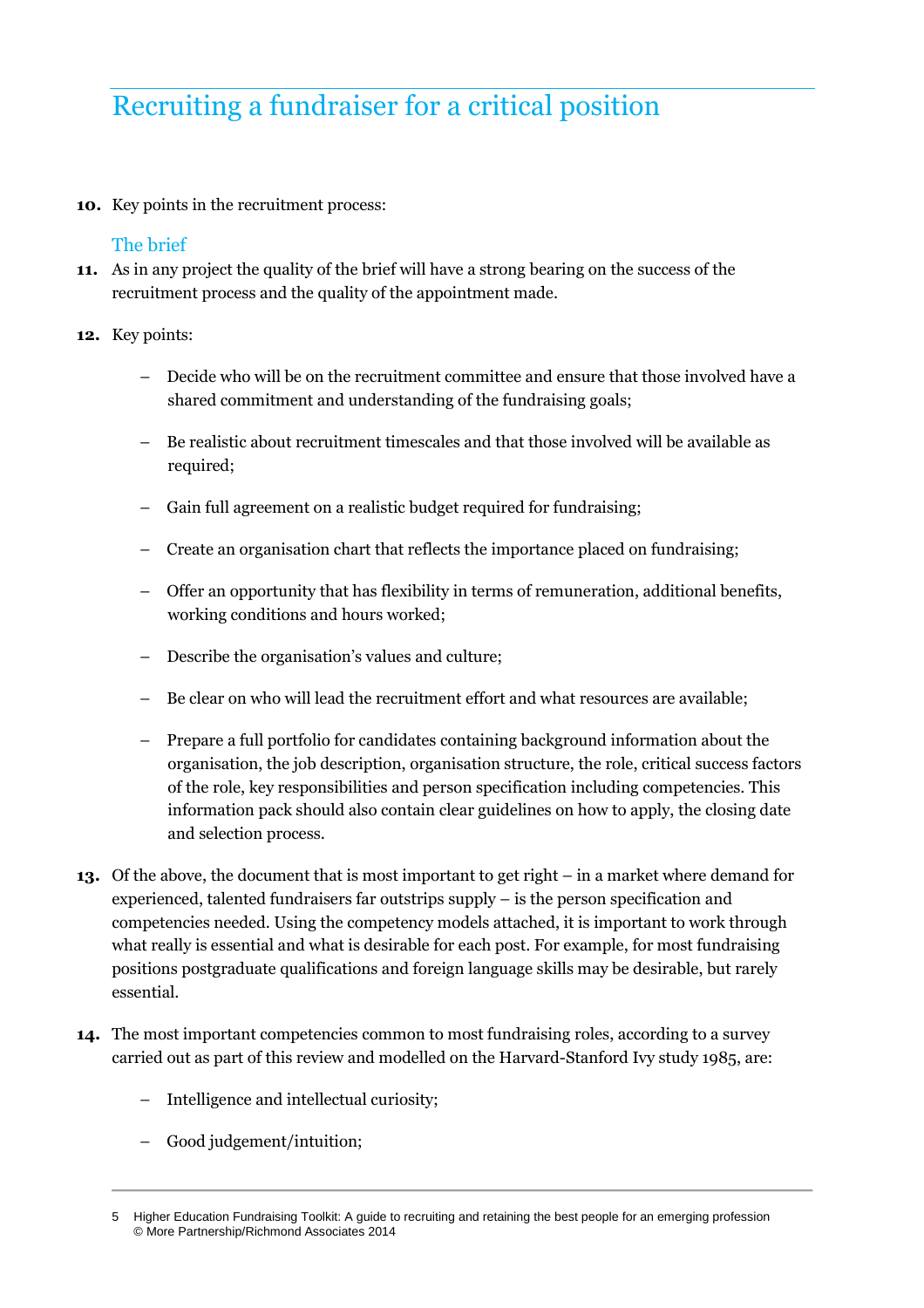- Influence and persuasiveness;
- Oral communications;
- Empathy/listening;
- **15.** The least important competencies for a fundraiser, as opposed to a manager of fundraisers, are:
	- Facility with technology;
	- Fundraising expertise;
	- Knowledge of the constituency;
	- Boldness;
	- Tax-effective giving expertise.
- **16.** The above illustrates the importance of identifying the core competencies that are critical for success. These will be different for major gifts, annual giving, corporate giving etc. They will also be different depending on the level of the role within the team and the size and scale of the fundraising operation. Depending on the faculty or specialist area of fundraising, it is important to have an interest in building knowledge in medicine, the arts, scientific research etc.
- **17.** As the sources of potential candidates fall into four broad categories (see below), universities will increase their chances of success if they identify and decide which source they are targeting:
	- Graduate trainees 'grow your own' long-term approach;
	- Imported talent mainly Canada and the USA key issues are cultural adaptability;
	- Experienced fundraisers in the UK relatively few on the market at any time;
	- Transferable skills candidates a much wider talent pool that could be harnessed (although it will is important to assess their readiness to adapt to a new environment).

<sup>6</sup> Higher Education Fundraising Toolkit: A guide to recruiting and retaining the best people for an emerging profession © More Partnership/Richmond Associates 2014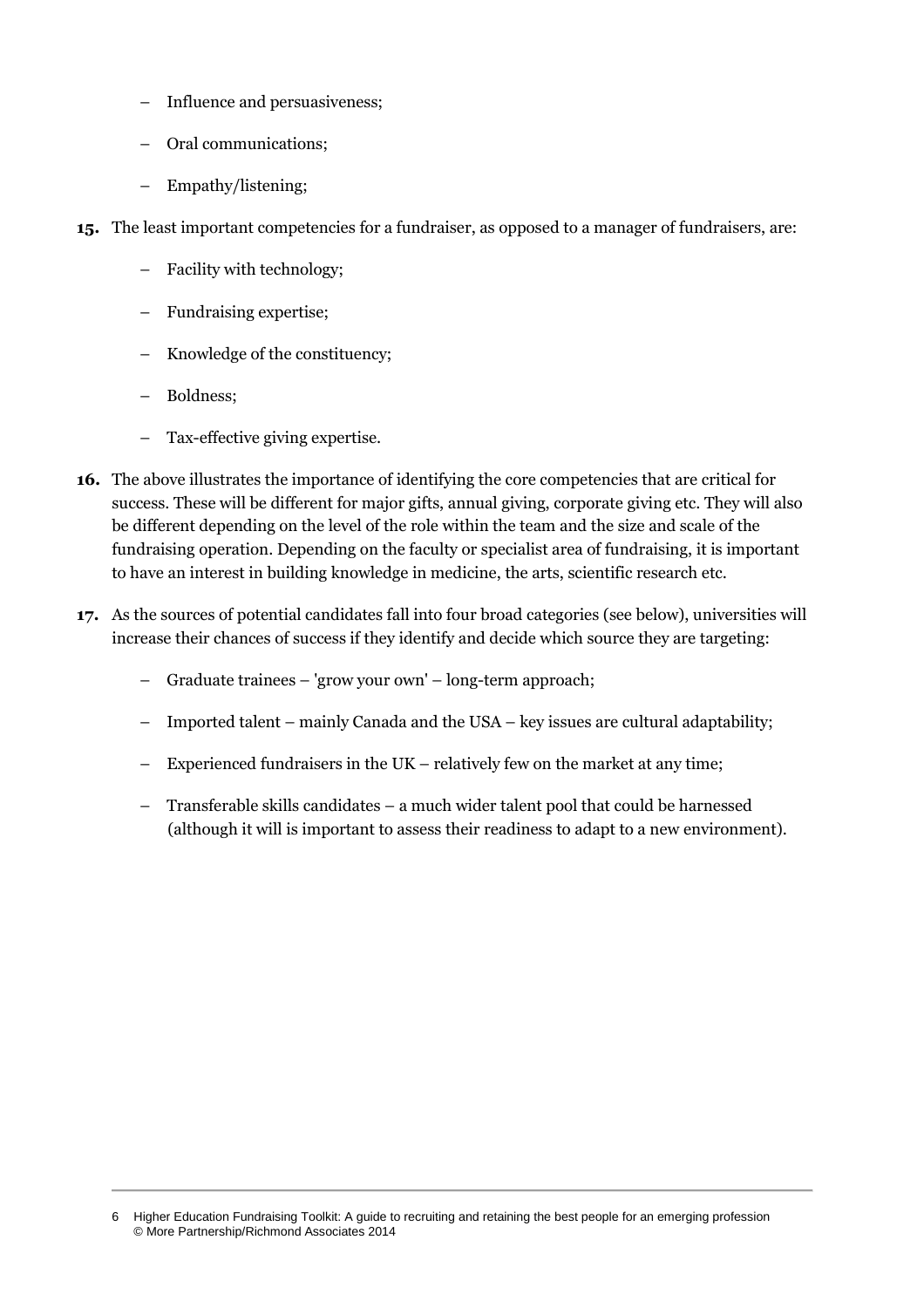



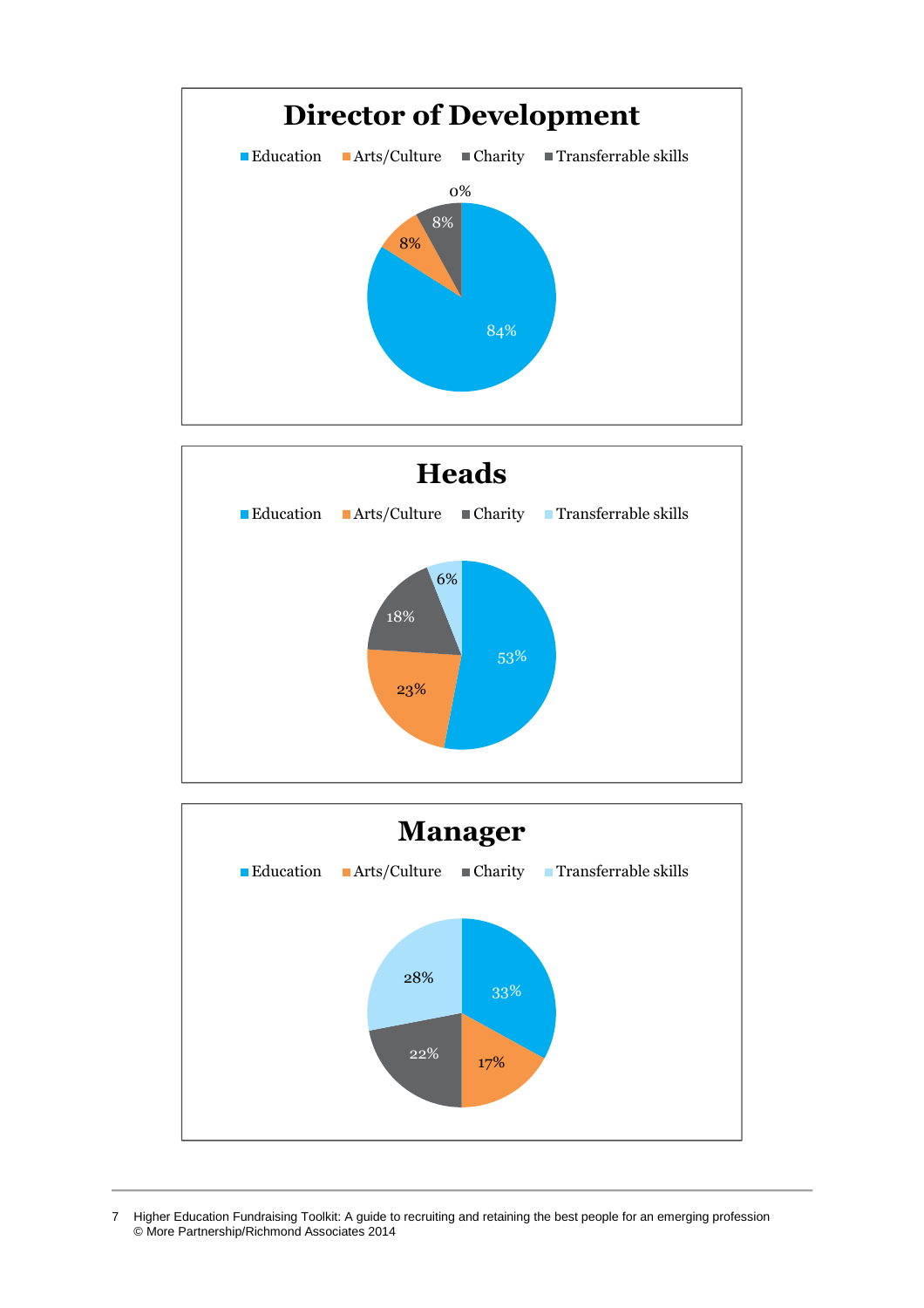## Recruitment

- **18.** With a clear brief, those responsible for the recruitment effort will be in a better position to present and differentiate the opportunity through the most appropriate media and to attract and source applicants of the right calibre and quality during the recruitment stage.
- **19.** Key points:
	- Try to differentiate the opportunity by emphasising the university's vision and values. For many prospective candidates this will be inspirational.
	- Advertisements should give an honest and realistic description of the job as this is proven to improve retention. Keep the advertising copy simple and make sure there is a "call to action" e.g. download the information pack, call the recruiter etc.
	- If you are working with a recruitment consultancy, make sure they are interested in your sector and understand your values, as they will be the representative face of your organisation.
	- Make sure your advertisement and information for candidates adhere to employment and data protection legislation.
	- Be accessible to potential candidates and provide them with realistic deadlines.
	- Advertise the opportunity though appropriate media; expensive broadsheet advertising is rarely used these days – it is costly and not the most effective tool.
	- Make good use of social networks, especially the university's alumni base and Linked-In. Use some of the same marketing techniques that are deployed to attract students, to connect with alumni, and to attract academics with rare skills. Work closely with the marketing and communications department to ensure the opportunity is widely marketed to relevant audiences.
	- Use specialist job boards, websites e.g. CASE, Guardian Jobs, Third Sector. There are many special interest groups for the different types of fundraising specialisms: planned giving, major gifts, trusts and foundations etc. They are changing all the time, so make sure you do a fresh search each time to see what's new. Ask colleagues what they have used that worked for them.
	- Make sure that all potential candidates receive the information about the opportunity in good time to make their application.

#### Selection

- **20.** Key points:
	- It is important to retain an objective attitude when deciding which candidates to interview.

Higher Education Fundraising Toolkit: A guide to recruiting and retaining the best people for an emerging profession © More Partnership/Richmond Associates 2014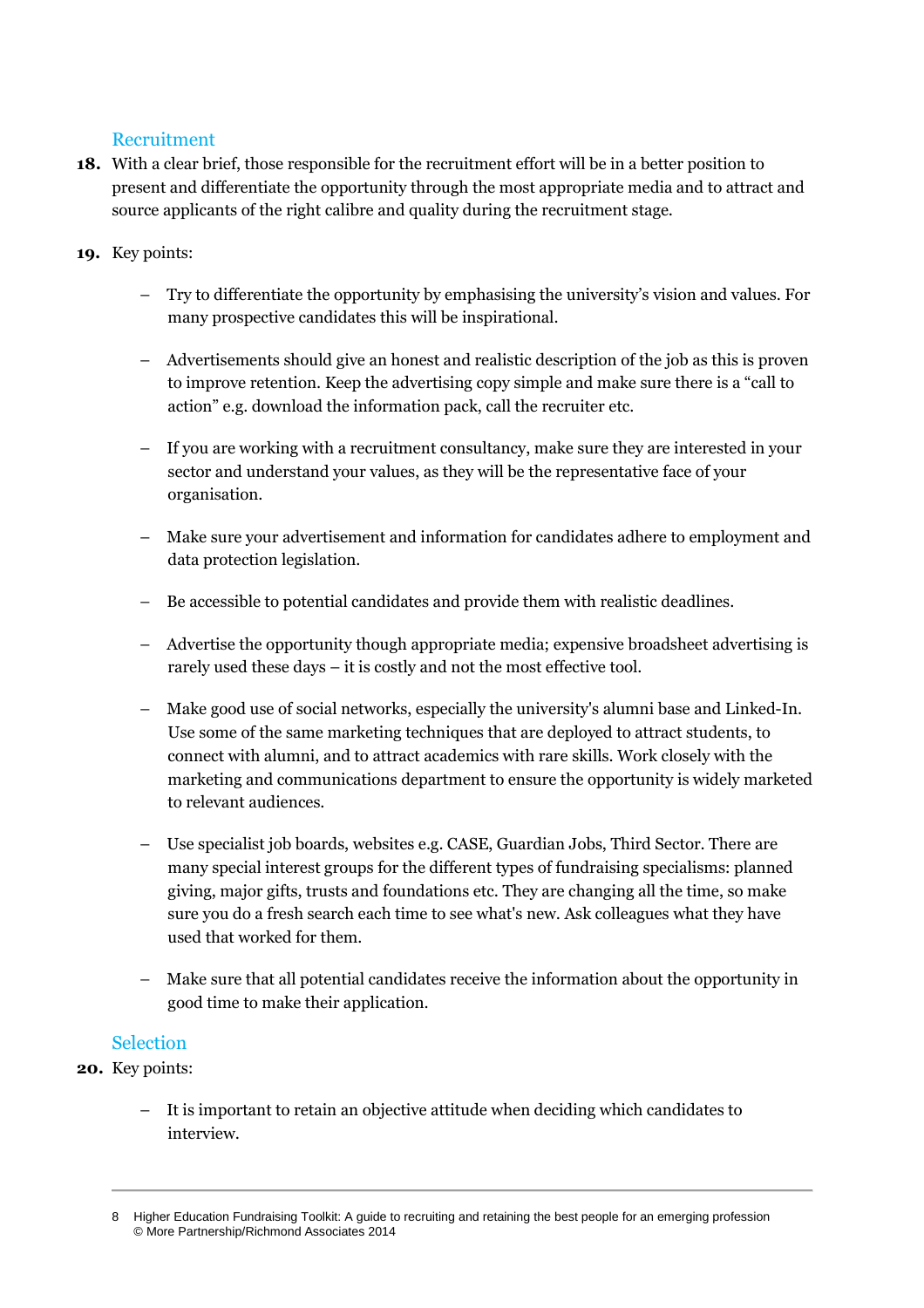- Refer to the person specification and rate the candidates against the essential criteria.
- Use an assessment sheet (sample attached).
- If your organisation uses psychometric assessments, decide when in the process you want to apply them and make sure the candidates are aware of this.
- Unsuccessful candidates must be informed in good time and thanked for their interest in the opportunity and the organisation.

#### Interview

#### **21.** Key points:

- When inviting candidates to interview it is important to offer a few options as good candidates are usually busy people.
- A first informal interview is much appreciated by candidates especially for senior level appointments. The best interviews are a two-way process of giving and getting information.
- If your final stage of interview is a formal panel including academics and senior management make sure that everyone is in agreement about what you are assessing and the role each panel member will play.
- Candidates are making their own assessments of the organisation and the opportunity at every stage of the interview process – being open and managing the process efficiently is important for success.
- At the final stage it is often the most suitable candidate who will be selected rather than the most eligible. Ideally the preferred candidate will be both eligible and suitable.
- **22.** A range of selection tools needs to be used, not just the traditional interview in order to minimise risk. The design of a process that assesses all the key requirements may include: written exercises, role plays, presentations, group discussions, peer interviews or interviews by the team (need careful management), interviews based on values and behaviour, psychometrics, aptitude tests like verbal and numerical reasoning. This is particularly important for transfer skills candidates when potential is being assessed, not just current skills and knowledge. For key roles the design of an assessment day, part of which will involve selling the institution to the candidate, may be appropriate.

#### Offer stage

**23.** This can be one of the most delicate stages in any recruitment process. Be clear about who is handling the negotiations and what the parameters are. Candidates are in high demand and may be in receipt of several offers – so yours needs to be handled carefully and remain a top priority. If you have listened carefully to what the candidate has said they are looking for in their next career move, then this negotiation should be reasonably straightforward. Flexibility is often worth more than salary to candidates at certain stages of their career.

Higher Education Fundraising Toolkit: A guide to recruiting and retaining the best people for an emerging profession © More Partnership/Richmond Associates 2014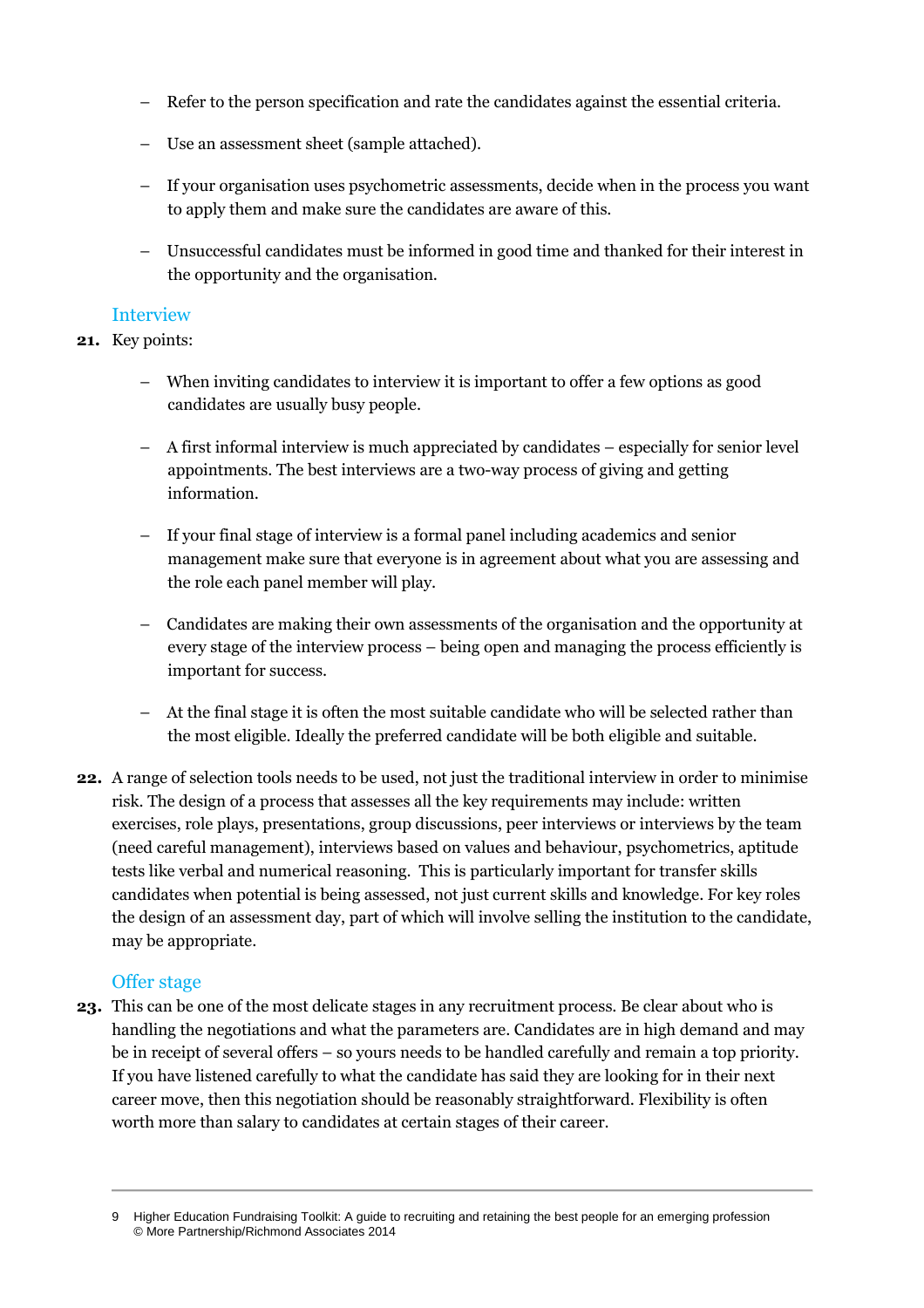**24.** Once you have concluded the negotiations, follow up promptly with an offer letter and employment contract. Do make sure that these are "subject to satisfactory references" and that referees are followed up – preferably by phone.

#### **Conclusion**

**25.** In essence, approach the recruitment of a fundraiser as you would any other critical, important project for your university. Think it through carefully, make sure you know what you are looking for and remember it's a two-way process. If you choose the right person, they can make a huge difference to the future of the organisation. A final word of warning: "appoint in haste – regret at leisure'"- take time to get it right.

<sup>10</sup> Higher Education Fundraising Toolkit: A guide to recruiting and retaining the best people for an emerging profession © More Partnership/Richmond Associates 2014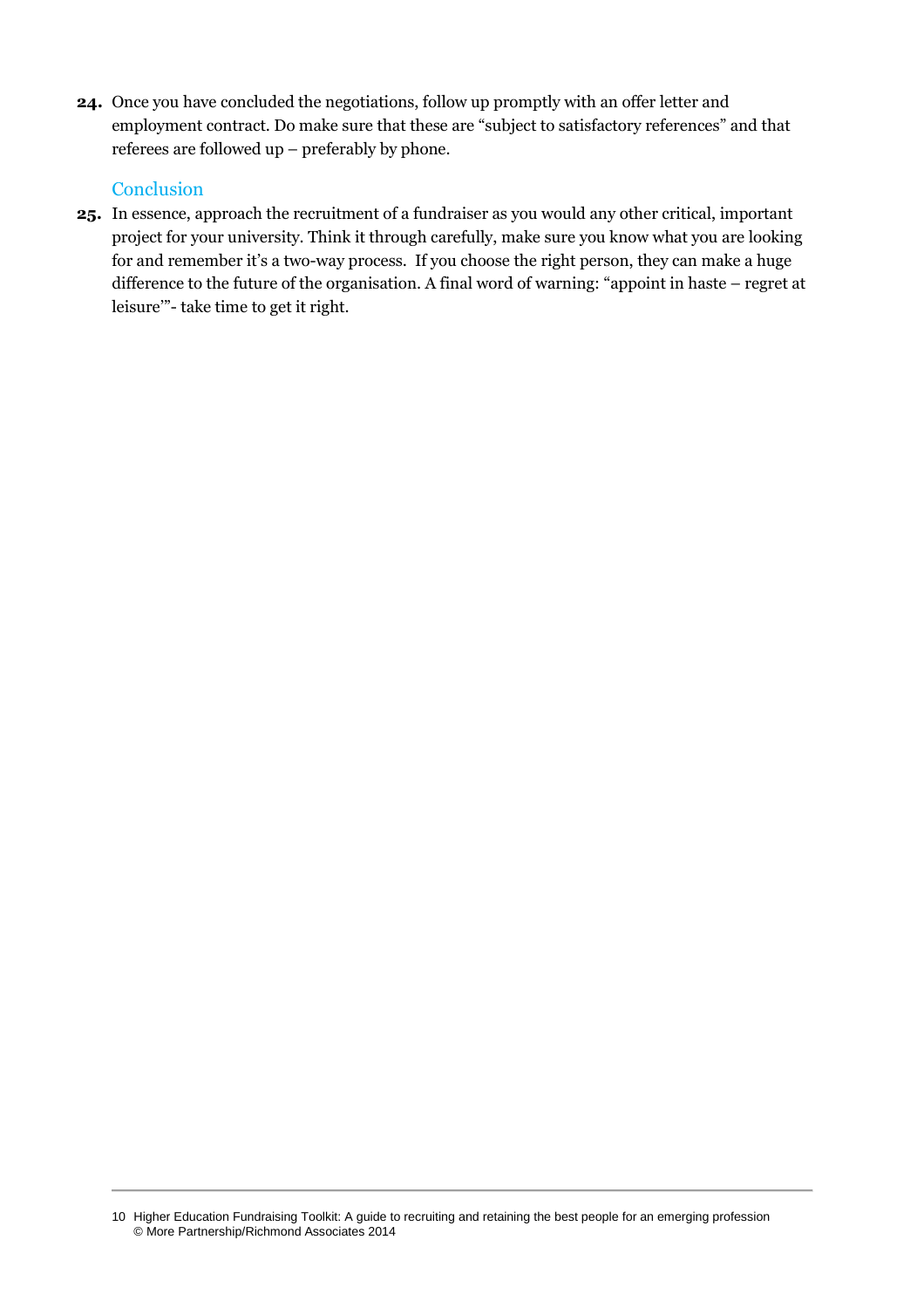## Assessment Sheet

**26.** It will be important to review and amend this to take into account your own institution and its values as well as the competencies needed for each post as it arises.

| <b>Competencies evaluation</b>                                   |     |                        |          |
|------------------------------------------------------------------|-----|------------------------|----------|
| Knowledge and experience                                         | Low | High                   | Comments |
| Fundraising<br>$\blacksquare$                                    |     | 1 2 3 4 5 N/A          |          |
| Institutional knowledge<br>$\blacksquare$                        |     | 1 2 3 4 5 N/A          |          |
| Relationship building<br>$\blacksquare$                          |     | 1 2 3 4 5 N/A          |          |
| Management<br>$\blacksquare$                                     |     | 1 2 3 4 5 N/A          |          |
| <b>Skills</b>                                                    |     |                        |          |
| Speaking<br>٠                                                    |     | 1 2 3 4 5 N/A          |          |
| Writing<br>٠                                                     |     | 1 2 3 4 5 N/A          |          |
| Listening<br>$\blacksquare$                                      |     | 1 2 3 4 5 N/A          |          |
| Planning and organising<br>$\blacksquare$                        |     | 1 2 3 4 5 N/A          |          |
| Strategic thinking<br>$\blacksquare$                             |     | 1 2 3 4 5 N/A          |          |
| Attention to detail<br>$\blacksquare$                            |     | 1 2 3 4 5 N/A          |          |
| <b>Personal attributes</b>                                       |     |                        |          |
| Integrity<br>$\blacksquare$                                      |     | 1 2 3 4 5 N/A          |          |
| Initiative<br>$\blacksquare$                                     |     | 1 2 3 4 5 N/A          |          |
| Maturity/judgment<br>٠                                           |     | N/A<br>$1\ 2\ 3\ 4\ 5$ |          |
| Sensitivity/empathy<br>٠                                         |     | 1 2 3 4 5 N/A          |          |
| Flexibility/tolerance<br>٠                                       |     | 1 2 3 4 5 N/A          |          |
| Confidence<br>٠                                                  |     | 1 2 3 4 5 N/A          |          |
| Humour<br>٠                                                      |     | 1 2 3 4 5 N/A          |          |
| <b>General evaluation</b>                                        |     |                        |          |
| Will relate to office and<br>$\blacksquare$<br>institution       |     | 1 2 3 4 5 N/A          |          |
| Proactive/goal-oriented<br>٠                                     |     | 1 2 3 4 5 N/A          |          |
| Positive attitude<br>$\blacksquare$                              |     | 1 2 3 4 5 N/A          |          |
| Will work well with<br>$\blacksquare$<br>donors and stakeholders |     | 1 2 3 4 5 N/A          |          |
| Capacity for independence<br>٠                                   |     | 1 2 3 4 5 N/A          |          |

<sup>11</sup> Higher Education Fundraising Toolkit: A guide to recruiting and retaining the best people for an emerging profession © More Partnership/Richmond Associates 2014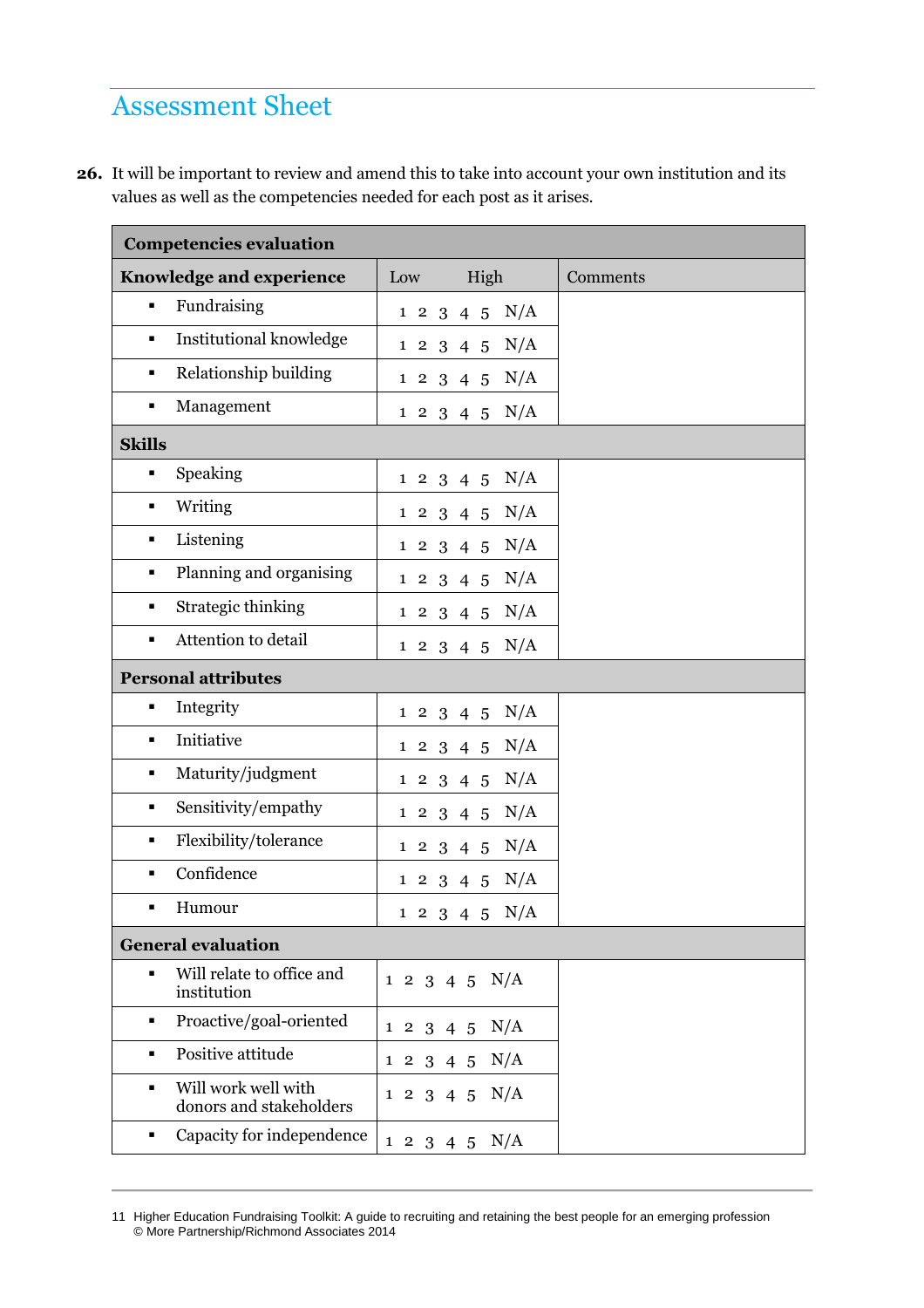Overview of HE Fundraising Competencies



<sup>12</sup> Higher Education Fundraising Toolkit: A guide to recruiting and retaining the best people for an emerging profession © More Partnership/Richmond Associates 2014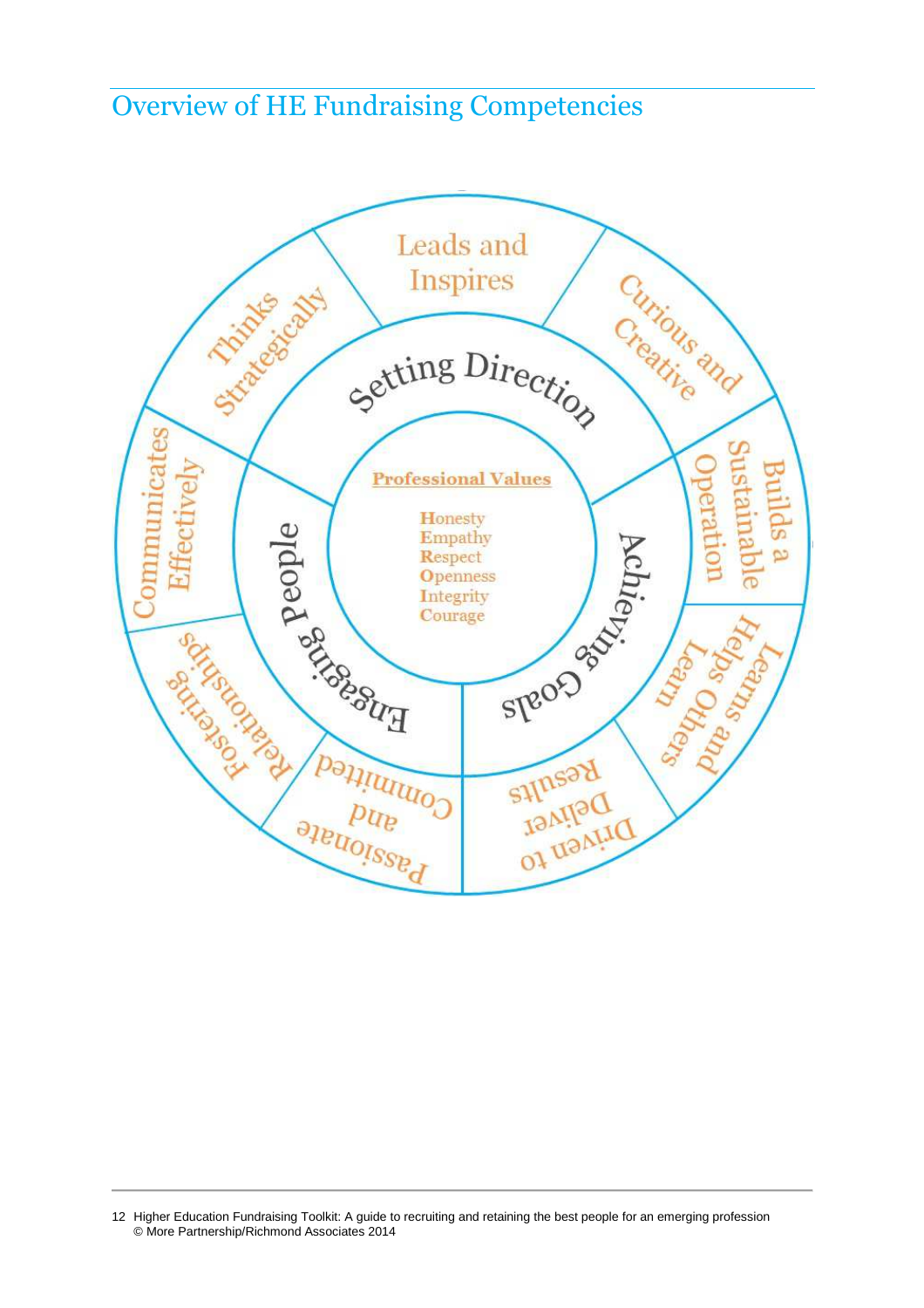# Retention Guide

## Employee retention strategies

- **27.** Having invested time and money in the recruitment process it is critical to retain good people and maximise the contribution that they can make to the goals of the institution. There are numerous statistics that quantify the cost of employee turnover. However, you do not have to study these to appreciate the negative impact of losing the accumulated skills and knowledge of a good person:
	- Replacement costs;
	- Operational disruption;
	- Loss of institutional knowledge;
	- Induction and training costs for new employee;
	- Lack of continuity for donors;
	- Pressure on remaining team members;
	- Lowering of team morale;
	- Diversion of energy internally;
	- Pay inflation.
- **28.** It therefore makes sense to plan strategically to improve employee retention. The following is a guide to some of the things that can be done to tap into the needs and motivations of individuals with the aim of reducing staff turnover.
- **29.** Employee retention is particularly important in our sector not only because experienced fundraisers are in great demand, and therefore in short supply, but owing to the nature of the work they do. There is a breadth of knowledge and skill required and as a relationship-based business, the disruptive and negative impact of losing people has an even greater impact. There is not a single answer to the challenge of keeping people; every individual has different needs and motivations. However, it is no surprise that managers who focus on the person, as well as the task, have lower rates of staff turnover.
- **30.** Understanding why people leave is a first step to doing something about it. Maintaining effective two-way communication is important, but it is also possible to gather insights through more systematic means including exit interview. Other ways to collect data about levels of satisfaction are attitude surveys and feedback both informally and formally through the performance review process and regular one-to-one meetings. Research shows that if people are given the

<sup>13</sup> Higher Education Fundraising Toolkit: A guide to recruiting and retaining the best people for an emerging profession © More Partnership/Richmond Associates 2014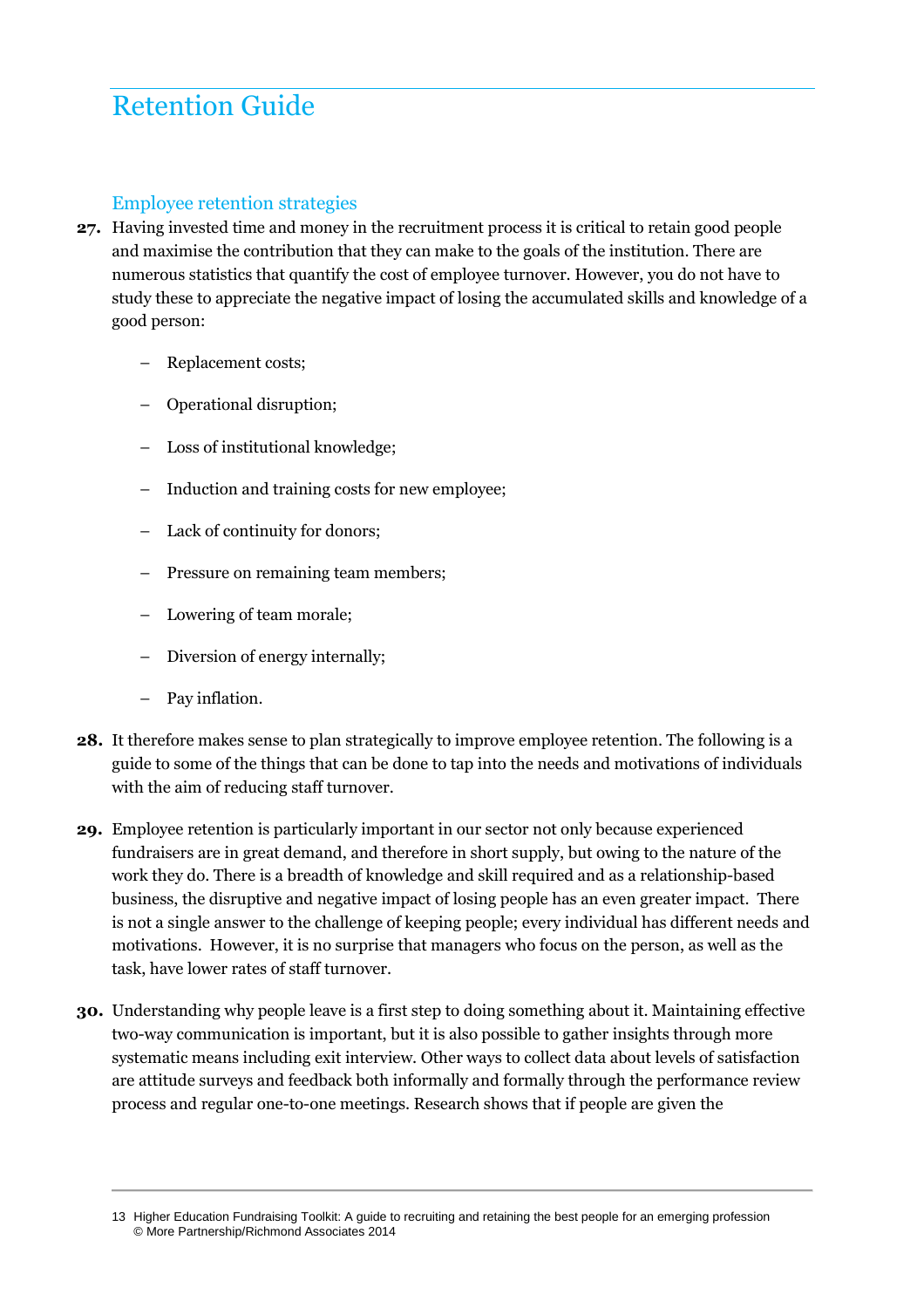opportunity to express their aspirations or dissatisfaction and have their opinions heard they are less likely to leave.

- **31.** Reasons for leaving can be divided into "pull" factors and "push" factors. Pull factors are those things that make another job attractive: higher pay, promotion, increased responsibility, flexibility, location etc. Push factors are the things that cause dissatisfaction with the current role: low pay, poor management, lack of promotion prospects, not feeling valued etc. Identifying where you may be most vulnerable in terms of staff turnover gives you the information you need to take action.
- **32.** The following sets out some of the levers that may be used to improve employee retention.

## Pay and benefits

- **33.** Research indicates that pay alone does not result in employee satisfaction. It can however be a cause of dissatisfaction if it is perceived that the level of pay is unfair either in relation to the general market or internally. Keeping up to date with market rates and ensuring that remuneration is broadly fair across the team is important. Increasing salary to keep someone is often only a short-term fix. The survey of people in our sector that was undertaken for this report indicates that broadly speaking people are happy with their pay.
- **34.** Paying above market rates does not guarantee low turnover. Research shows that 80% of people are unlikely to resign to secure higher pay if they are happy in their job. The investment of money in other areas may well have a greater impact on satisfaction. However, where market rates for a group of staff, for example major gift fundraisers, are above the levels of pay for comparable roles in an institution it is sometimes appropriate to pay a market supplement. This can be a transparent and fair way of dealing with the problem and is normally preferable to manipulating the grading system to enhance the level of pay for the role.
- **35.** Performance bonuses are not commonly paid in our sector and the general wisdom around such schemes is that they should be introduced with caution. Again, fairness is important and individual bonuses are only successful where there is a direct correlation between the individual's performance and the payment – if there are factors that are outside the employee's control a bonus scheme may become a source of dissatisfaction. It is also important to ensure that bonus schemes do not reward short-term performance at the expense of the long-term goals.
- **36.** A team bonus scheme can be put in place and this can be a powerful driver towards collaboration and team cohesion. However, it is not successful unless it drives individual performance and this will only happen if the individual can see the link between their performance and the team bonus.
- **37.** Specific bonuses for excellent pieces of work or where people go beyond the call of duty can be motivational. One-off bonuses can also be used to reward key behaviours like team-working or the generation of new ideas.
- **38.** Rates of pay can be readily copied by others and therefore do not differentiate you as an employer. In the light of this, additional forms of reward have been developed, for example some organisations offer "golden hand-cuffs" or long-term incentive payments to encourage individuals to stay for a period of time. There is evidence that such schemes can act

<sup>14</sup> Higher Education Fundraising Toolkit: A guide to recruiting and retaining the best people for an emerging profession © More Partnership/Richmond Associates 2014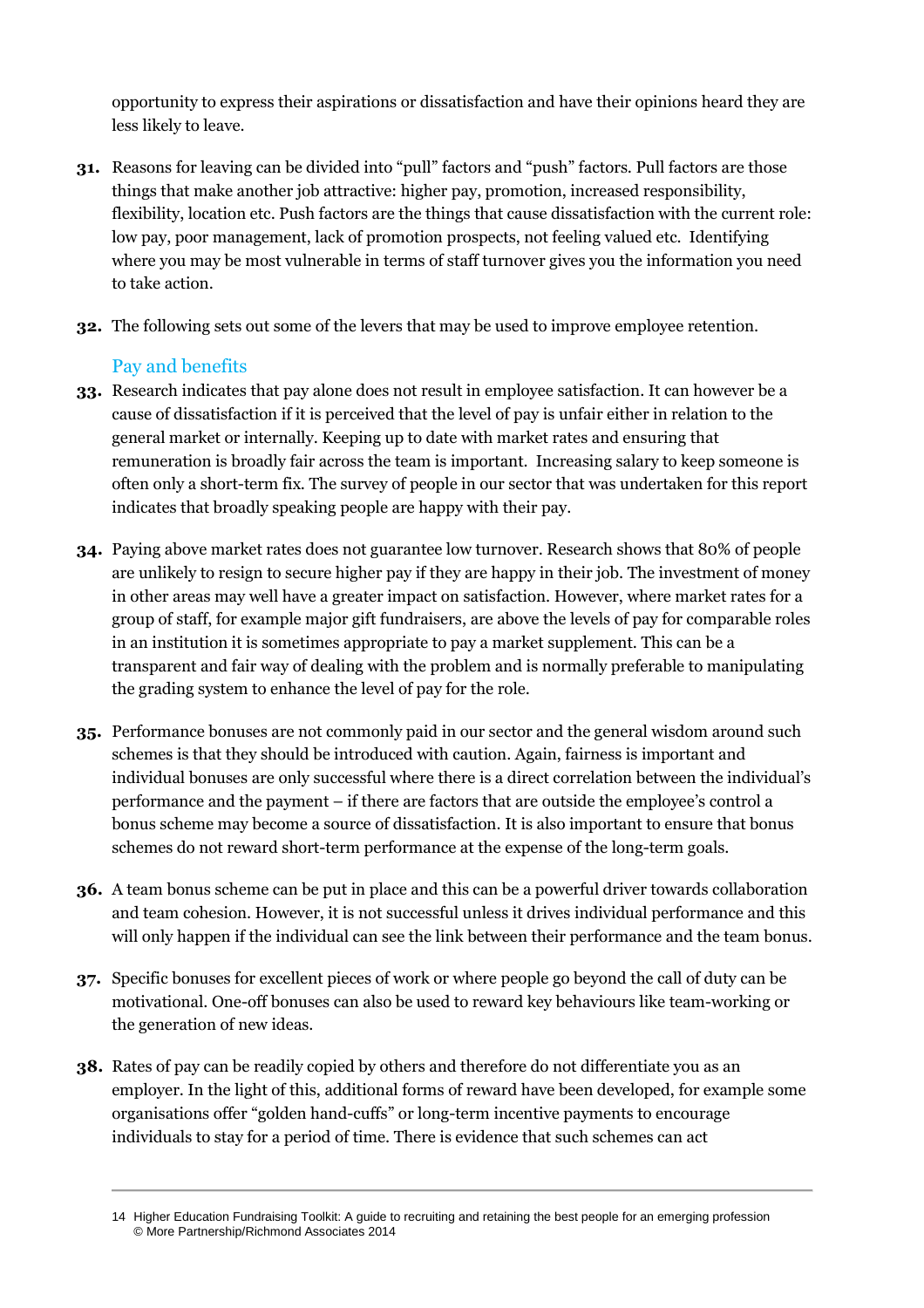psychologically to maintain commitment to the organisation for the period of the scheme. Some development directors have been offered a bonus provided they stay to complete a successful campaign.

- **39.** HEIs often offer very good benefits packages and ensuring that employees understand and appreciate the scale of these is important; for example many people do not understand the true value of their pension provision.
- **40.** Where employers can offer some flexibility in benefits this can be an advantage e.g. less pay for more holiday. These types of benefits can be very valuable to employees, and can be cost-effective and less easy for other employers to replicate.

### Recognition

- **41.** Research shows that recognition is one of the key drivers of employee satisfaction. However, in a pressurised working environment it is sometimes too easy to move on to the next challenge without recognising and celebrating success. Non-financial recognition of an individual's contribution can be as effective as and sometimes more effective than financial reward. Often this is as simple as giving effective feedback and saying thank you. The following are some other ways to recognise achievements and contribution:
	- Ensuring that positive feedback from donors or senior managers is circulated;
	- Sending a personal thank you or asking the vice-chancellor to send a letter of thanks;
	- Ensuring that an individual's successes are made known to everyone posting successes on notice boards or in newsletters;
	- Having an awards scheme e.g. employee of the month;
	- Providing exposure to senior management;
	- Providing a notice board in the office where people can put up a note when a colleague does something beyond the call of duty;
	- Offering development opportunities training or interesting projects;
	- Giving a gift flowers or chocolates.

#### Training and development

- **42.** Some individuals see the acquisition of transferable skills as key to their satisfaction. Research indicates that younger people (Generation 'Y') are less likely to have a sense of loyalty after having frequently seen their parents fall victim to corporate "downsizing". As a result, they know that they have to actively manage their career. They are interested in continuing learning and education and seek to acquire skills that will enable them to progress.
- **43.** There is sometimes a concern that training will make a person more marketable and therefore less likely, rather than more likely, to stay. However, research suggests that if the training is part of a personal development plan that is tailored to the needs of the individual and paid for by the

<sup>15</sup> Higher Education Fundraising Toolkit: A guide to recruiting and retaining the best people for an emerging profession © More Partnership/Richmond Associates 2014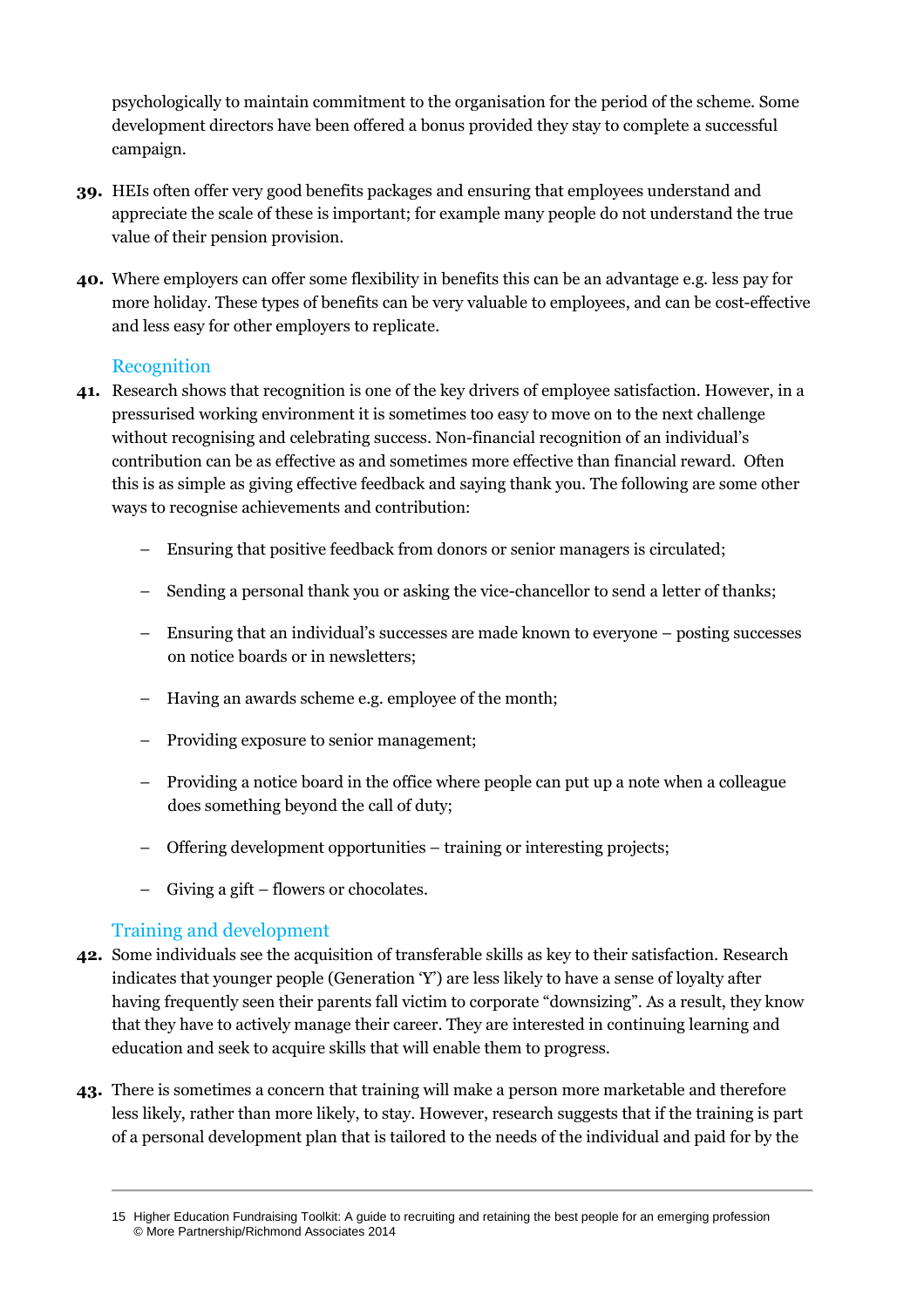employer it does generate employee loyalty. Generic training and professional qualifications are less likely to result in enhanced employee satisfaction than training that is specific to the individual. This suggests that managers should make full use of the internal training provision of the institution.

**44.** Rewarding and recognising managers who develop their team can also be important. Some organisations set a personal objective for managers that relates to developing team members. This can contribute to embedding a people-focussed culture.

## Career development

- **45.** This is the most frequent reason given for changing jobs. This is consistent with the survey of our own sector produced for this report where career development was given as the most common reason for planning to leave the sector.
- **46.** As organisational structures have become less hierarchical it is now recognised that career development does not have to equate with promotion but may also be achieved through lateral moves that expand experience, or by the enhancement of an existing role. There needs to be flexibility in developing roles or increasing responsibility in line with the aspirations and motivations of individuals. Being clear with individuals about what skills they need to progress and how these can be acquired is key. Creating a climate where individuals feel they can develop can be promoted by:
	- Filling jobs with internal candidates where practical;
	- Encouraging conversations about career aspirations during performance review discussions;
	- Agreeing the training and development individuals need to acquire the skills to progress;
	- Thinking about succession planning and ensuring that talented people have the right skills to move up;
	- Providing projects or assignments that the individual finds interesting and rewarding;
	- Re-aligning responsibilities to give people more responsibility when they are ready;
	- Moving people around the team to broaden experience.
- **47.** Research shows that job satisfaction is enhanced if the person has: variety; a sense of achievement; autonomy; responsibility; feedback and recognition. Keeping these things in mind when developing roles and building teams can aid retention.

#### Flexibility in working arrangements

**48.** Having a flexible approach to working arrangements can make a significant difference to an institution's ability to attract and retain good people. A responsive approach to people's personal circumstances and life-stage can generate job satisfaction and long-term loyalty. Examples of flexible working arrangements include:

<sup>16</sup> Higher Education Fundraising Toolkit: A guide to recruiting and retaining the best people for an emerging profession © More Partnership/Richmond Associates 2014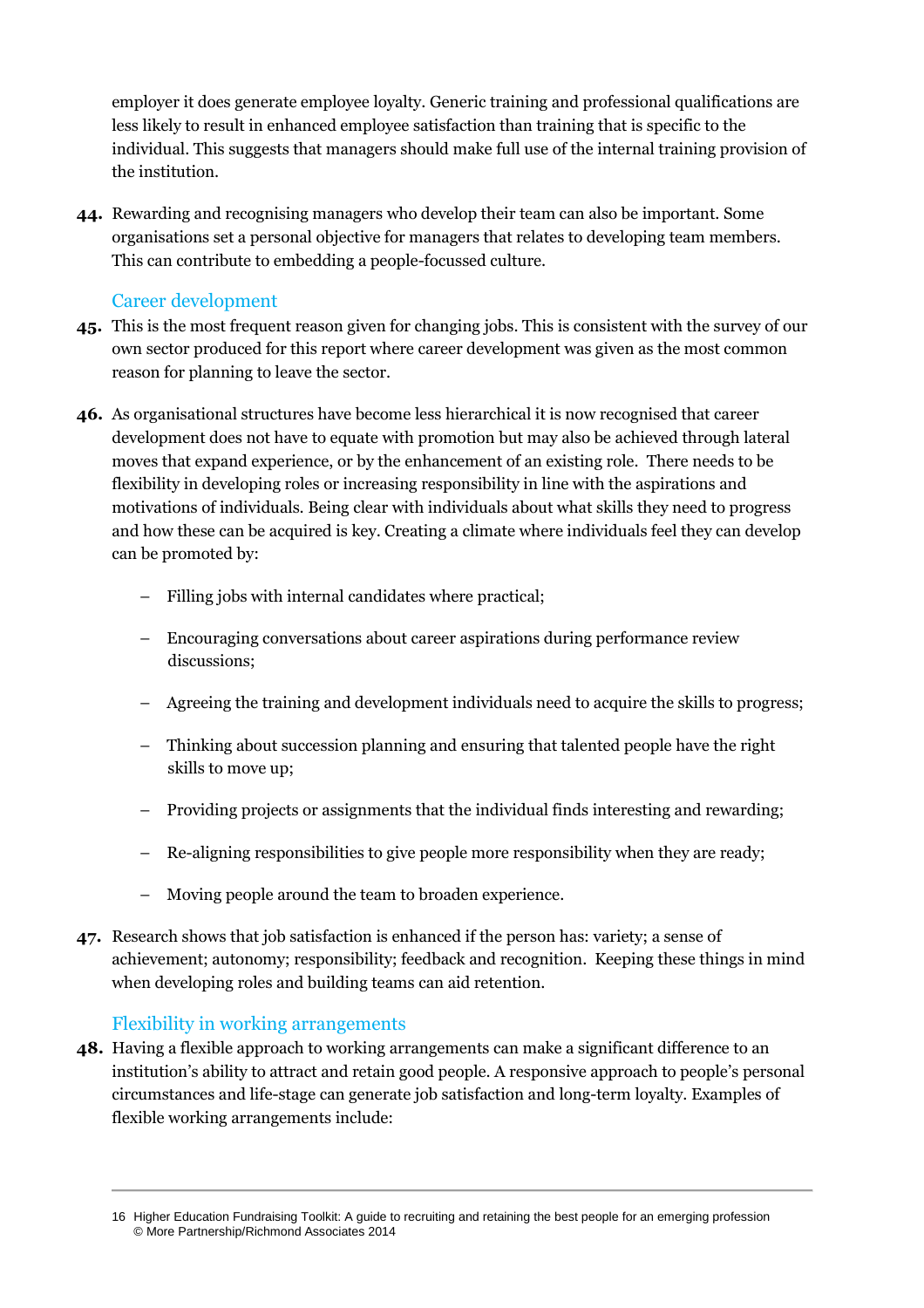- Flexitime;
- Job-sharing;
- Part-time work;
- Working from home;
- Compressed hours (long working days in return for a shorter working week);
- Term-time working;
- Staggered hours;
- Sabbaticals;
- Phased retirement;
- Phased return to work following maternity;
- Combining part-time work with consultancy
- **49.** A creative approach to providing individuals with working patterns that meet their personal circumstances can provide a point of differentiation as an employer. The demographic of our sector lends weight to this with 74% of our survey respondents being female and 70% being between the ages of 25 and 44.

#### Team climate

- **50.** We work in a small industry and building a reputation as a great place to work can be dependent on the working environment. Paying attention to building a positive team climate is crucial. As our teams become larger and more dispersed this can become more challenging, but also more important.
- **51.** Many factors contribute to a motivational team climate some of which are based on good management practice and have been mentioned above: clear and consistent performance management, training and development, reward and recognition, flexible working practices. It is sometimes said that people leave managers, not organisations.
- **52.** The survey conducted for this report showed a clear correlation between good management and an individual's intention to remain in the sector. Effective leaders communicate with their teams, generate a sense of purpose, common goals and ownership and this people-focused leadership undoubtedly impacts positively on team climate. Regular and open communication can also reduce the disruptive and demotivating impact of uncertainty during times of change.
- **53.** The impact of working in a sociable and friendly environment cannot be underestimated. 'Do you have a best friend at work?' is one of Gallup's 12 questions on its employee engagement survey. Taking time to provide opportunities for people to get to know one another can bring benefits.

<sup>17</sup> Higher Education Fundraising Toolkit: A guide to recruiting and retaining the best people for an emerging profession © More Partnership/Richmond Associates 2014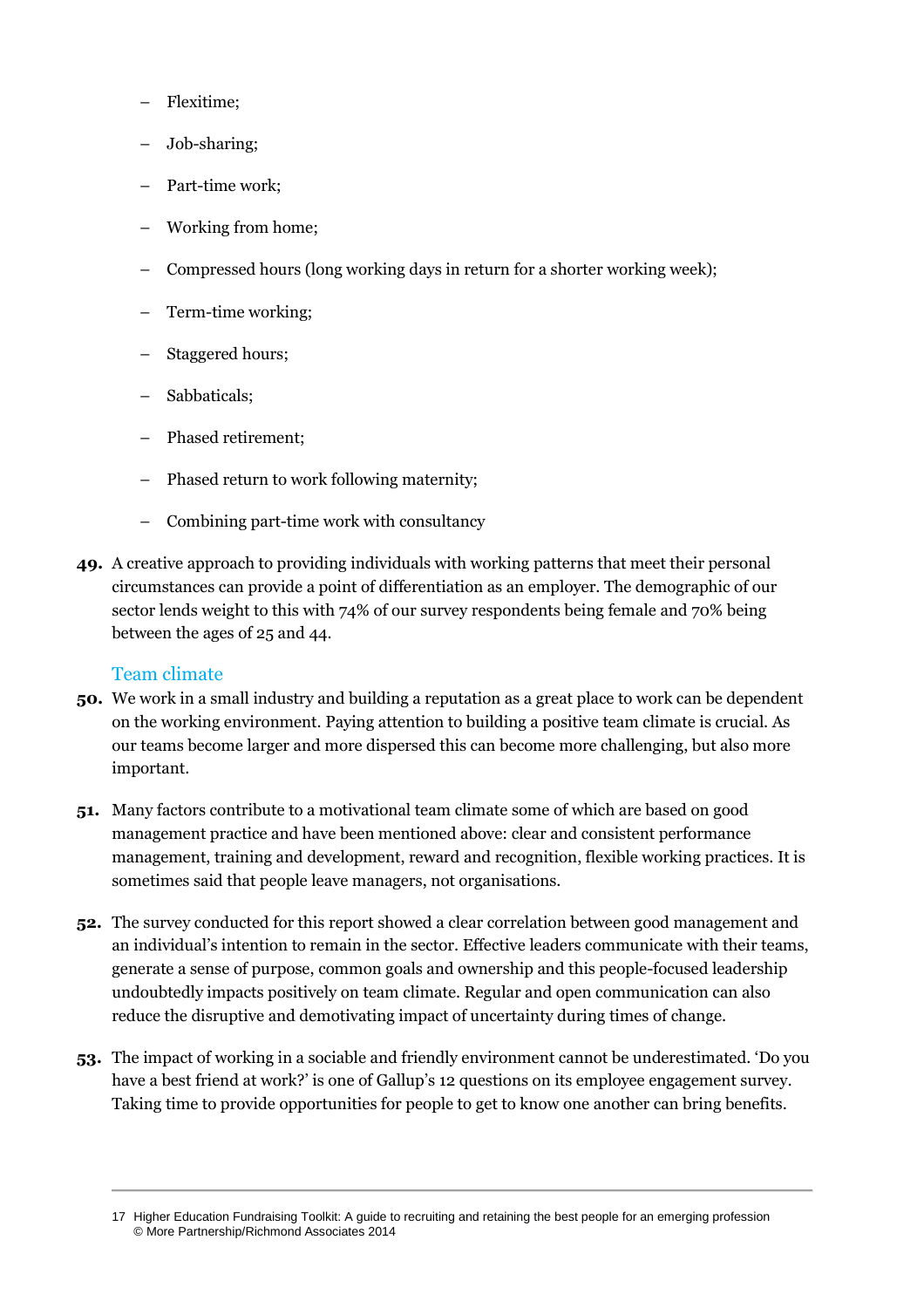**54.** In many ways our industry is fortunate. HEIs are dynamic, creative and exciting places to work. Encouraging our staff to become involved in the life of the institution and providing opportunities for development teams to feel a part of these communities can be motivational in itself.

#### Building a retention plan

- **55.** Paying attention to retention issues and building an action plan can pay dividends. In order to achieve this, the following steps can be taken:
	- Identify key positions and people;
	- Understand the impact of losing them;
	- Find out why these people leave the institution;
	- Engage key employees in a two-way dialogue aimed at understanding what motivates them;
	- Create targeted solutions with the objective of minimising the risk of them leaving.

#### Summary

**56.** There is no magic solution to prevent or eliminate staff turnover. Retention strategies need simultaneously to target different layers of staff satisfaction and build staff loyalty as shown below. The higher one is promoted, the more unique the relationship between the institution and its staff and the harder it is for employers to replicate.



<sup>18</sup> Higher Education Fundraising Toolkit: A guide to recruiting and retaining the best people for an emerging profession © More Partnership/Richmond Associates 2014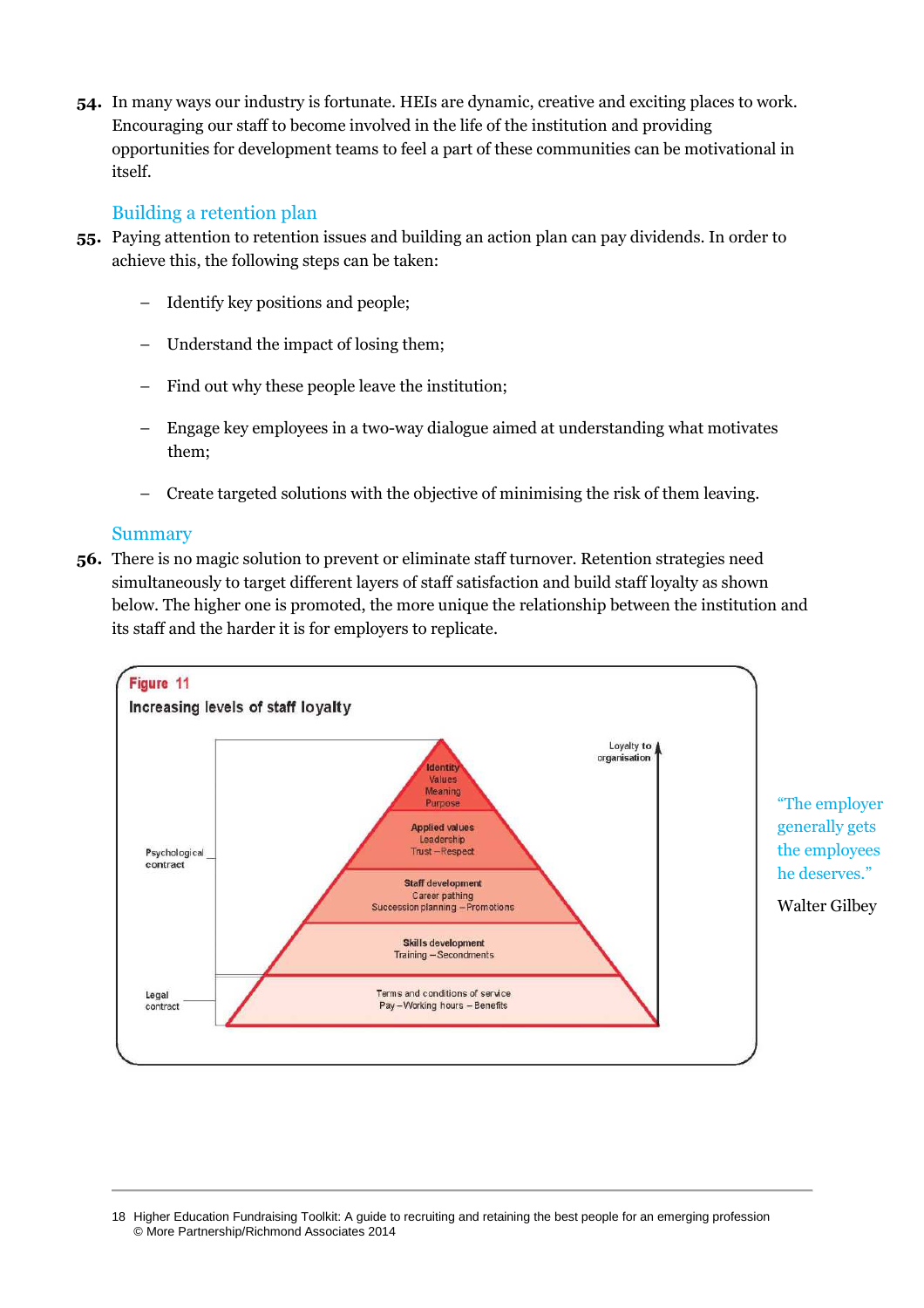# Induction passport

- **57.** Research carried out for HEFCE's Fundraising Workforce Review indicated that the seeds for a successful employer/employee relationship are often sown from the very beginning. Interviews highlighted the importance of a robust induction programme with some citing this as key tool in retaining talent. Well organised induction can help new starters to:
	- Feel comfortable and supported by their line manager and colleagues;
	- Understand what is expected of them and what they need to do to be successful;
	- Know their way around the systems and processes in order that they can be effective as quickly as possible;
	- Know their key contacts;
	- Be able to explain what the office does, why it is important and how they contribute;
	- Feel committed and motivated.
- **58.** Often pre-planning is the key to a successful induction. A check list of actions as outlined below can help to ensure that a new post-holder is orientated in their new job as quickly as possible.
- **59.** One of the challenges is the volume of information that a new person needs to acquire when they first join a development office. Many people who join HE development teams have not worked in HE fundraising before and therefore they need to get to grips with the complexities both of fundraising and their institution.
- **60.** The time pressure on managers was cited as one reason why it is difficult to cover all appropriate ground with new starters. One solution used by the University of Oxford is to provide the new starter with an "induction passport". This is a document which sets out everything a new starter needs to know/do in their first three months and whom to access or where to go for the right information. The document is given to new starters on Day One and it is up them to them to complete it and ensure sign-off. The passport has a detailed "nuts and bolts" section as these are sometimes the areas that new starters struggle with most. At Oxford the new starter is asked to take their passport with them to their three-month review meeting.

<sup>19</sup> Higher Education Fundraising Toolkit: A guide to recruiting and retaining the best people for an emerging profession © More Partnership/Richmond Associates 2014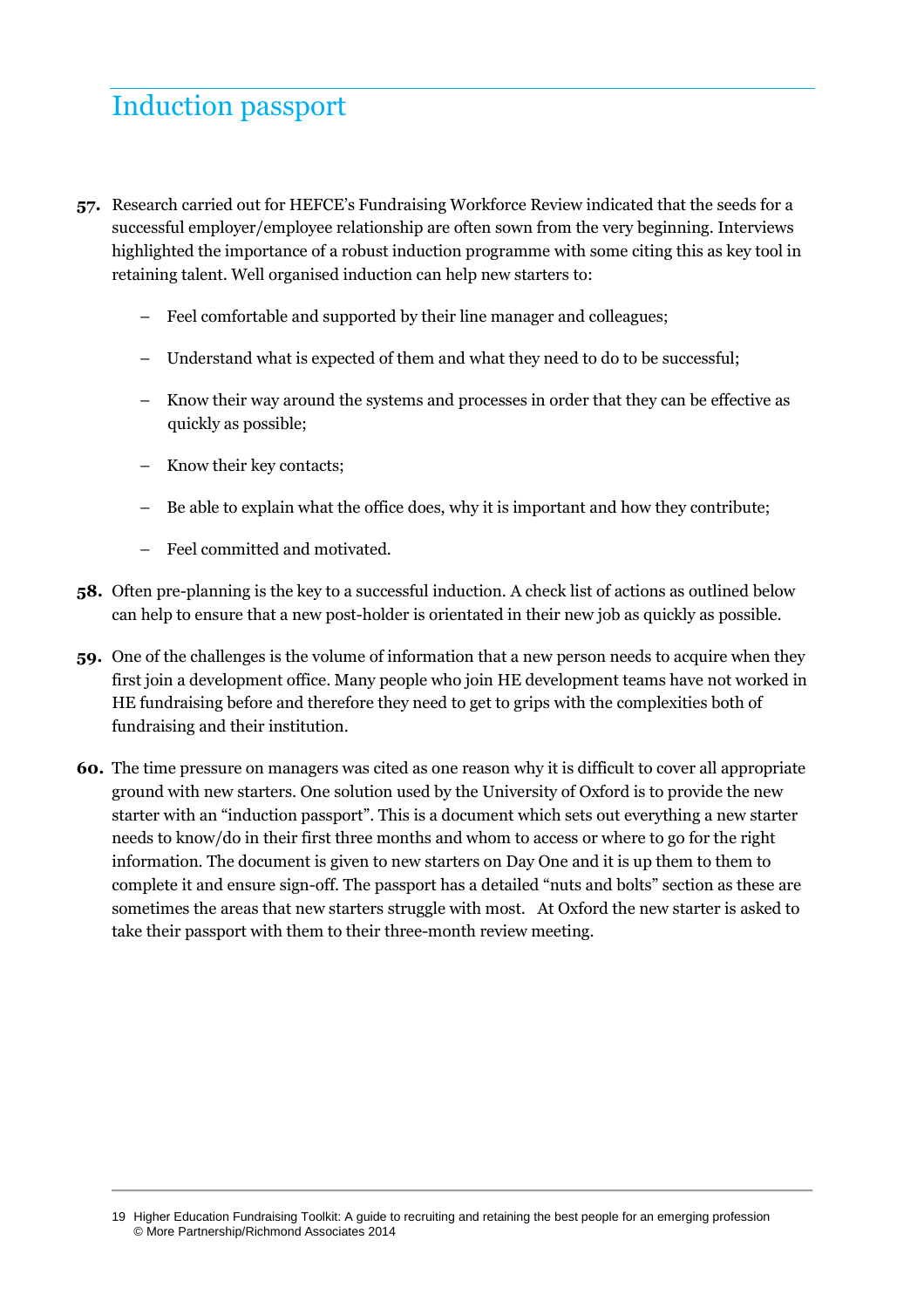### UP AND RUNNING

| <b>TIMEFRAME</b> | <b>ACTIVITY</b>                                                         | <b>ACTION/</b> | <b>COMPLETED</b> |
|------------------|-------------------------------------------------------------------------|----------------|------------------|
|                  |                                                                         | <b>CONTACT</b> |                  |
| Day 1            | Introduce to person responsible for<br>induction – usually line manager |                |                  |
|                  | Health and safety<br>Emergencies and evacuation                         |                |                  |
|                  | Introduction to team                                                    |                |                  |
|                  | ID card issued                                                          |                |                  |
|                  | Tour of building                                                        |                |                  |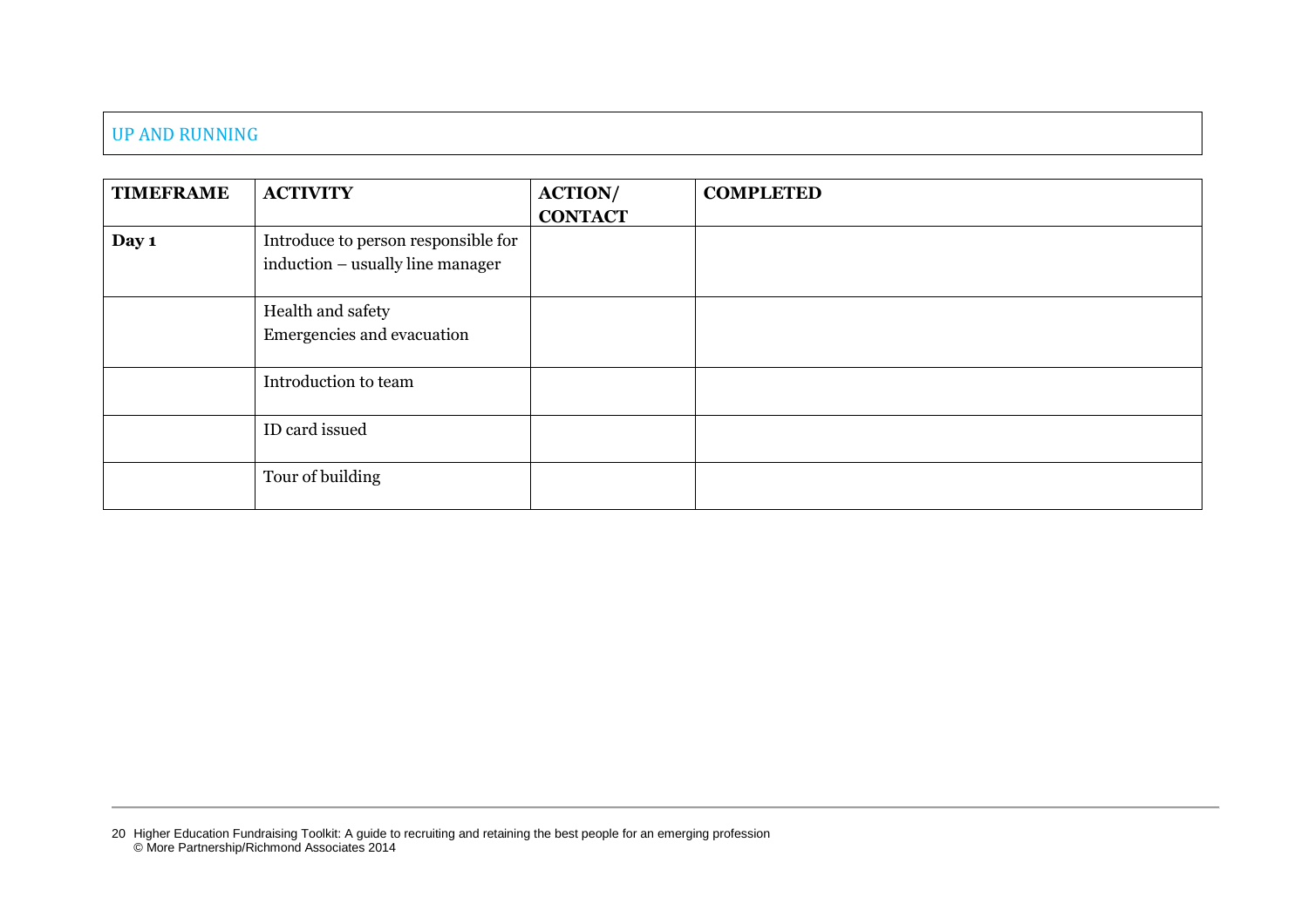| <b>TIMEFRAME</b> | <b>ACTIVITY</b>                                                                                                                                    | <b>ACTION/</b><br><b>CONTACT</b> | <b>COMPLETED</b> |
|------------------|----------------------------------------------------------------------------------------------------------------------------------------------------|----------------------------------|------------------|
| Week 1           | Outline of the structure of the team<br>and its purpose                                                                                            |                                  |                  |
|                  | <b>Introduction to Human Resources</b><br>procedures, including sickness,<br>annual leave, probation,<br>performance reviews, computer use<br>etc. |                                  |                  |
|                  | Workplace assessment<br>Data-protection guidelines and<br>confidentiality<br>Help with IT                                                          |                                  |                  |
|                  | Additional expectations e.g. dress<br>code, open plan working, use of<br>telephones etc.                                                           |                                  |                  |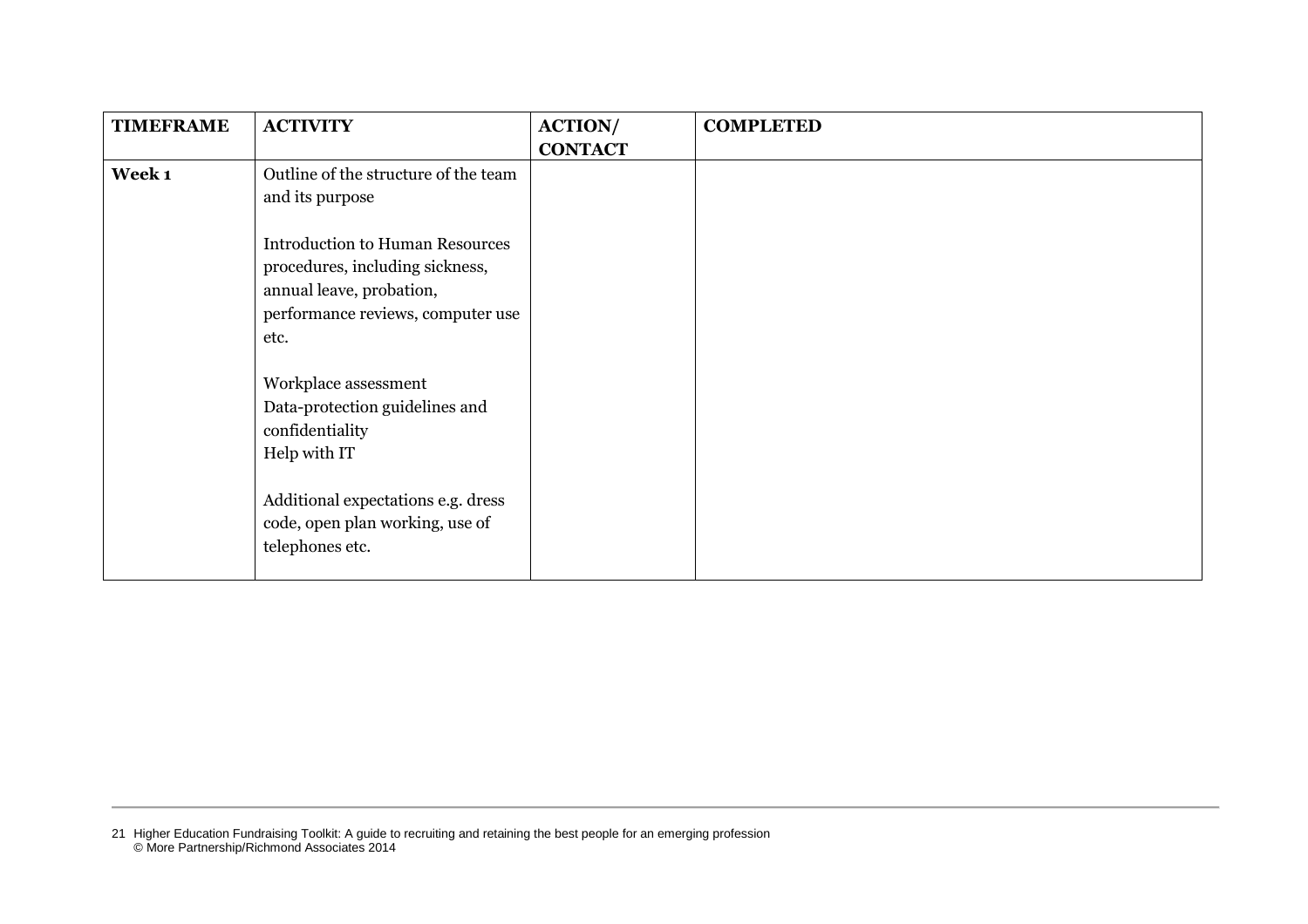| <b>TIMEFRAME</b> | <b>ACTIVITY</b>                                                          | <b>ACTION/</b><br><b>CONTACT</b> | <b>COMPLETED</b> |
|------------------|--------------------------------------------------------------------------|----------------------------------|------------------|
| Weeks 2-4        | Summary of key fundraising<br>projects/campaign goals                    |                                  |                  |
|                  | Overview of the case for support                                         |                                  |                  |
|                  | <b>KPIs and targets</b>                                                  |                                  |                  |
|                  | Introduction to each of the teams/areas of                               |                                  |                  |
|                  | activity:                                                                |                                  |                  |
|                  | Alumni relations                                                         |                                  |                  |
|                  | Trusts and foundations                                                   |                                  |                  |
|                  | Annual fund                                                              |                                  |                  |
|                  | Legacies                                                                 |                                  |                  |
|                  | Major/Leadership gifts                                                   |                                  |                  |
|                  | Stewardship                                                              |                                  |                  |
|                  | Communications                                                           |                                  |                  |
|                  | Overview of the institution, its structure and                           |                                  |                  |
|                  | its top level strategy and goals.                                        |                                  |                  |
|                  | Agree personal objectives and review training<br>needs to support these. |                                  |                  |

<sup>22</sup> Higher Education Fundraising Toolkit: A guide to recruiting and retaining the best people for an emerging profession © More Partnership/Richmond Associates 2014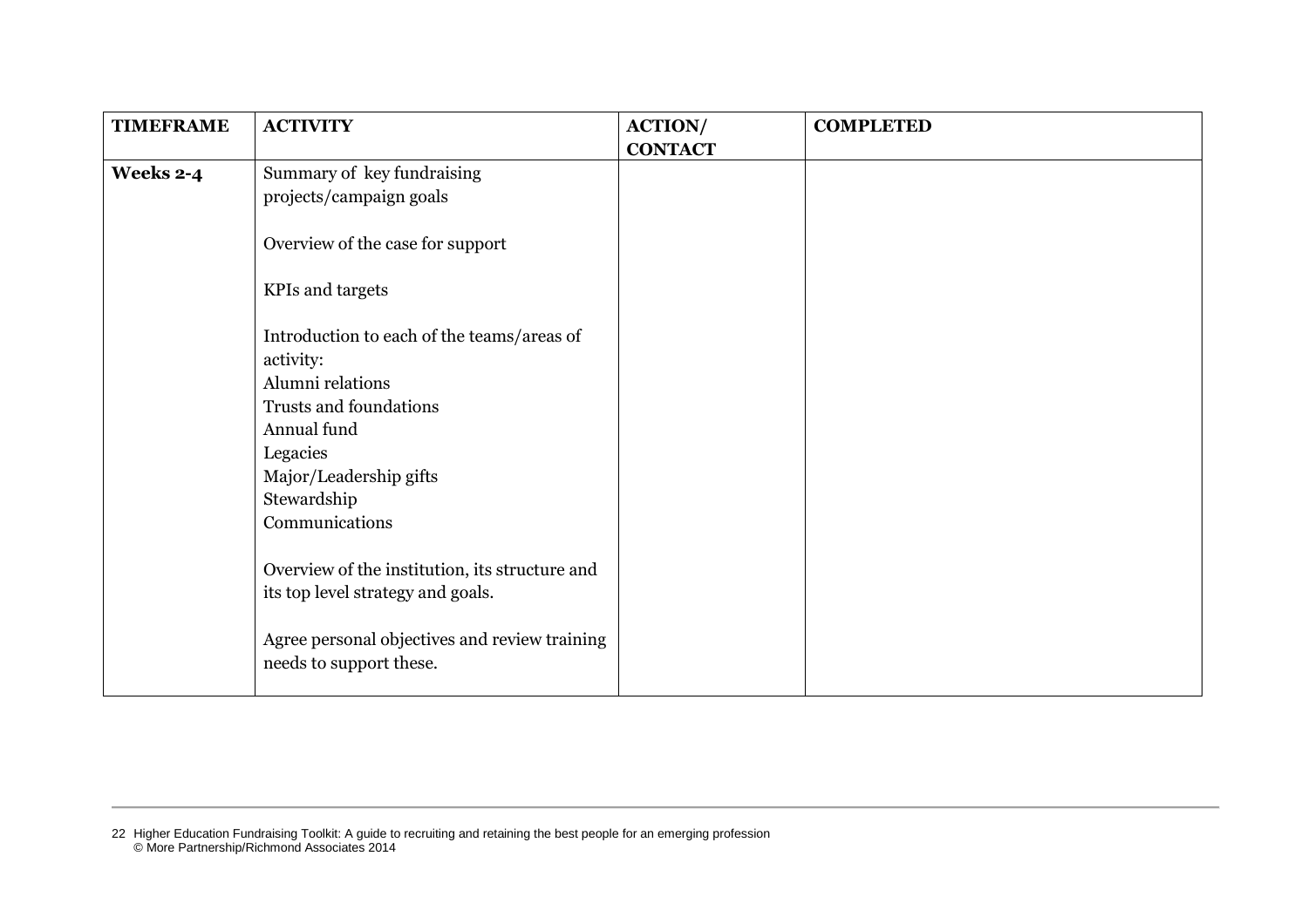## FINDING YOUR WAY AROUND – "THE NUTS AND BOLTS"

## YOUR FIRST THREE MONTHS

| <b>RESEARCH</b>                                                                                                                        |                       |                       |
|----------------------------------------------------------------------------------------------------------------------------------------|-----------------------|-----------------------|
| I understand                                                                                                                           | <b>Contact/Action</b> | <b>Date Completed</b> |
| The role of the research team                                                                                                          |                       |                       |
| How and when to make a research request                                                                                                |                       |                       |
| How to access the Prospect Tracking databases                                                                                          |                       |                       |
| The research information and how to locate it                                                                                          |                       |                       |
| How to find prospect data and how to record prospect data on our databases                                                             |                       |                       |
| How to record contact information on the database, and how to store related documentation<br>electronically and physically, including: |                       |                       |
| Correspondence                                                                                                                         |                       |                       |
| Meeting information                                                                                                                    |                       |                       |
| Contact reports<br>$\overline{\phantom{a}}$                                                                                            |                       |                       |
| The research sources available and where to find them                                                                                  |                       |                       |
| Whom to ask research questions                                                                                                         |                       |                       |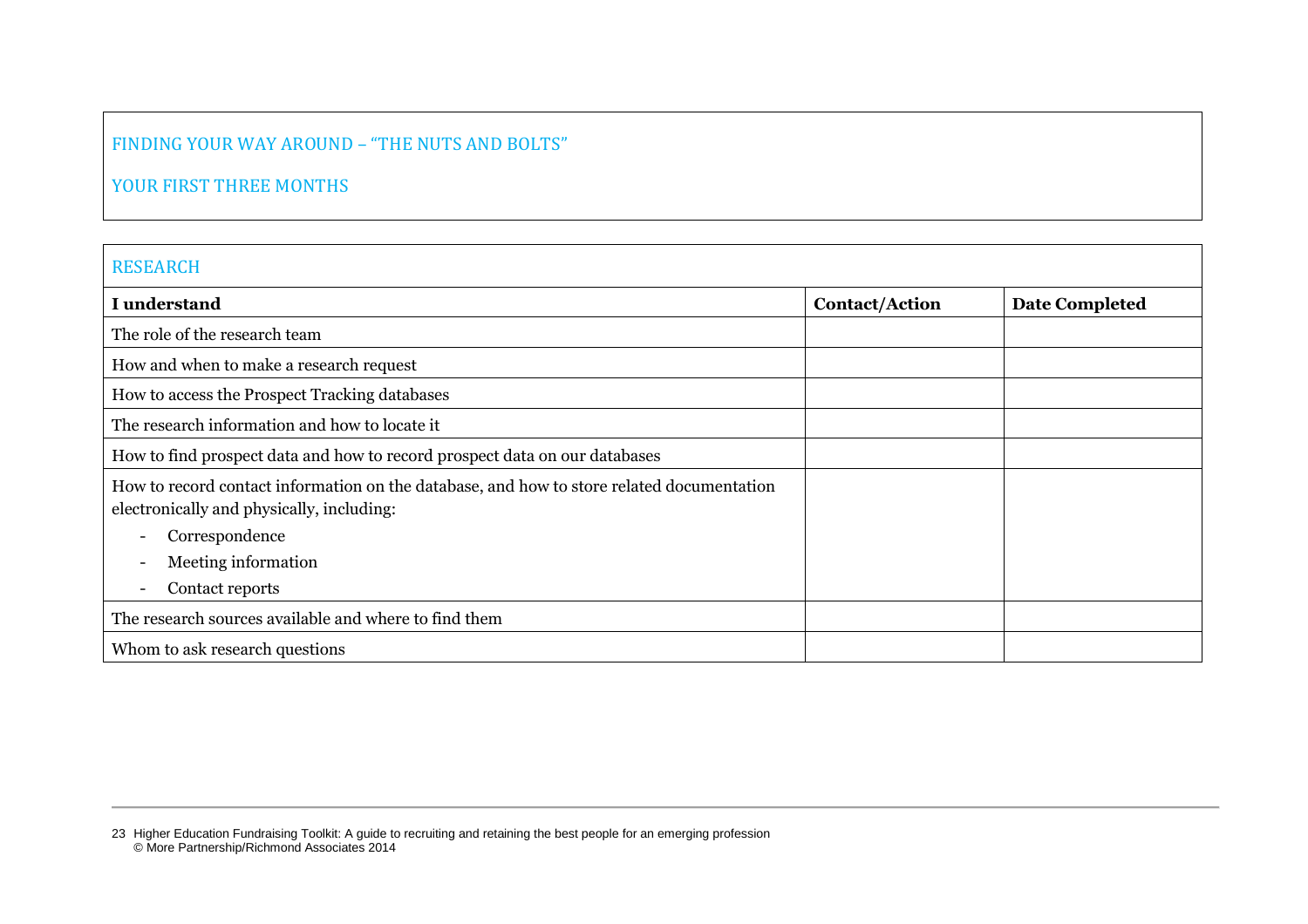### INTRANET AND WEB SITE

| I understand                                                                     | <b>Contact/Action</b> | Date Completed |
|----------------------------------------------------------------------------------|-----------------------|----------------|
| How to access the Development and Alumni Relations intranet and find information |                       |                |
| The Development and Alumni Relations web site and how it is organised            |                       |                |

## DATABASE

| <b>I</b> understand                                                         | <b>Contact/Action</b> | Date completed |
|-----------------------------------------------------------------------------|-----------------------|----------------|
| How to access the Development Office database                               |                       |                |
| How to access contact records on the database                               |                       |                |
| How to find prospect data on the database                                   |                       |                |
| How to flag a contact record as a potential donor                           |                       |                |
| How to update a prospect record with details of stage, status and interests |                       |                |
| How to have a list of my contacts extracted from the database               |                       |                |
| The meaning and use of wealth screening codes                               |                       |                |
| How to produce letters to contacts from the database                        |                       |                |
| How to attach a document to a database record                               |                       |                |
| The implications of the Data Protection Act and know how to comply          |                       |                |
| How to record and store information on the Development Office database      |                       |                |
| How to ensure the security of data                                          |                       |                |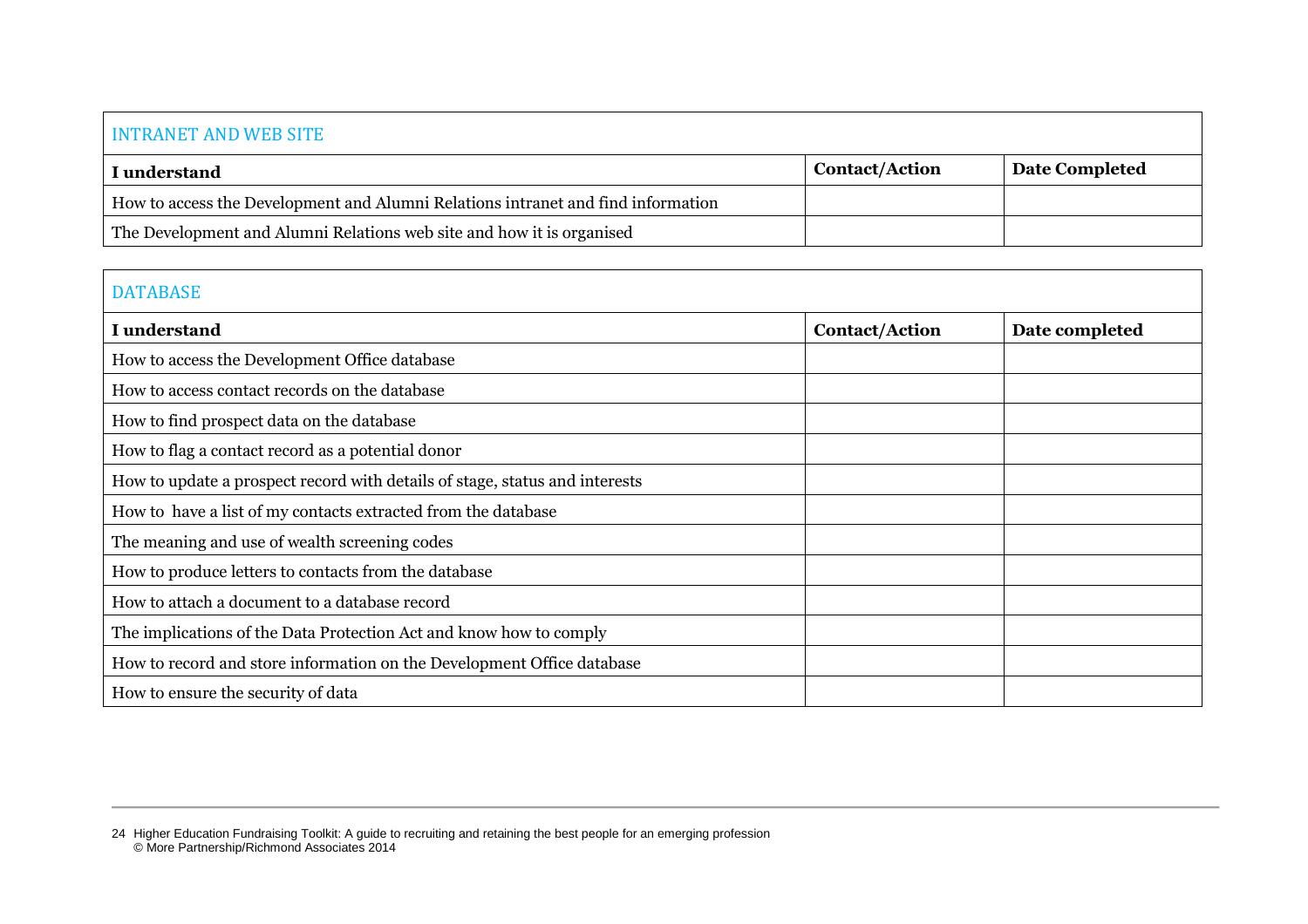## FINANCE AND GIFT REGISTRY I understand **I** contact/Action **Date Completed** What to do/who should do what, when a donor makes a pledge or gift How the receipting processes works The process for distributing donations How income is reported How to find information on tax-efficient giving **Financial management** When and how the budgeting process works How to review management accounts for own area and how to feed back comments **Purchasing and expenses** How to purchase something How to claim expenses How to a arrange travel advance The rules for using credit cards and how to process the statements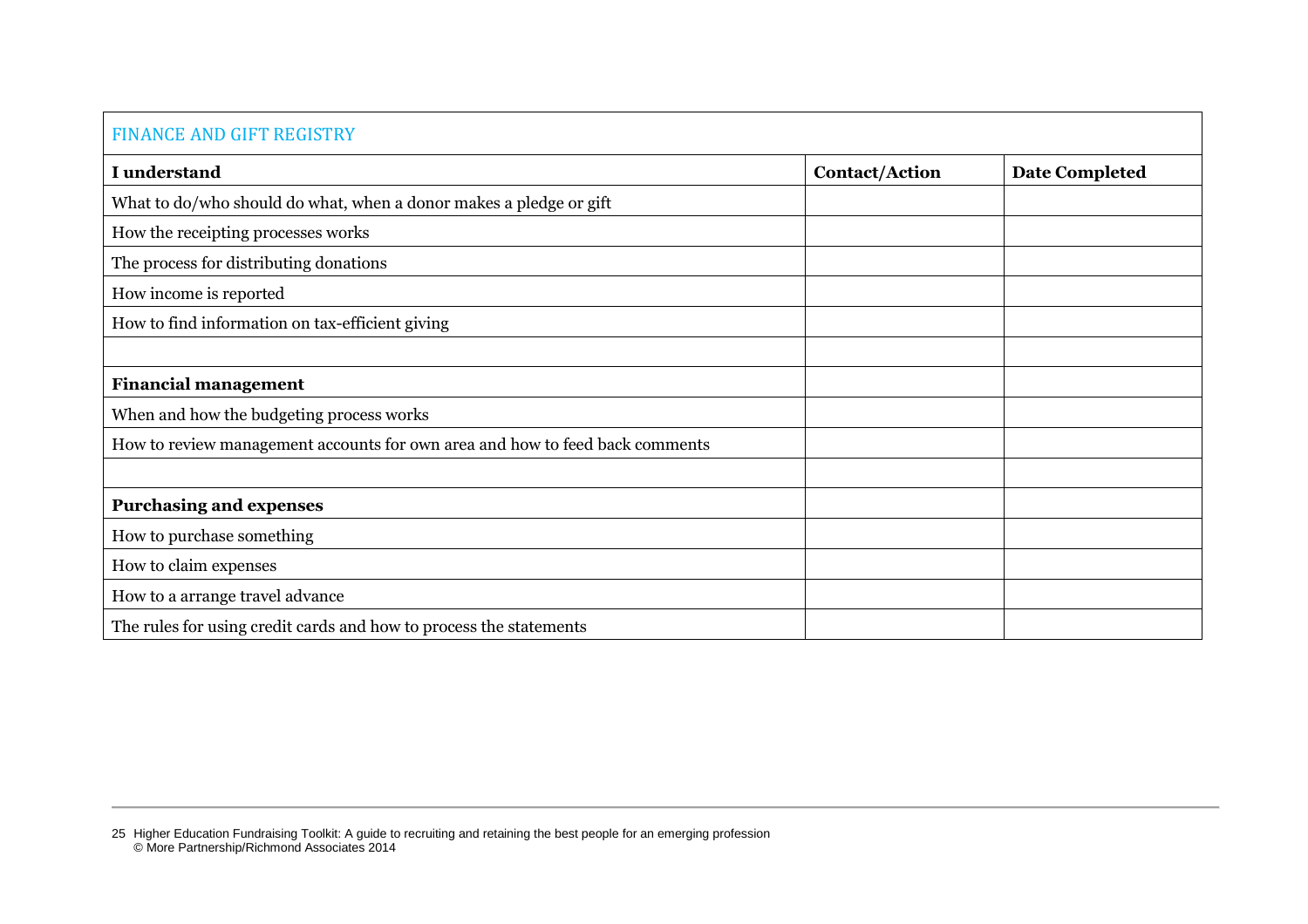## DONOR RELATIONS

| I understand                                                  | <b>Contact/Action</b> | <b>Date Completed</b> |
|---------------------------------------------------------------|-----------------------|-----------------------|
| The process for thanking donors when a gift or pledge is made |                       |                       |
| Any best practice guidelines on stewardship                   |                       |                       |
| How donors are recognised                                     |                       |                       |
| Key donors/supporters                                         |                       |                       |
| Donor reports and what goes into them                         |                       |                       |

| <b>EVENTS</b>                       |                       |                |
|-------------------------------------|-----------------------|----------------|
| I understand                        | <b>Contact/Action</b> | Date Completed |
| Summary of event calendar           |                       |                |
| How events are planned and executed |                       |                |

<sup>26</sup> Higher Education Fundraising Toolkit: A guide to recruiting and retaining the best people for an emerging profession © More Partnership/Richmond Associates 2014